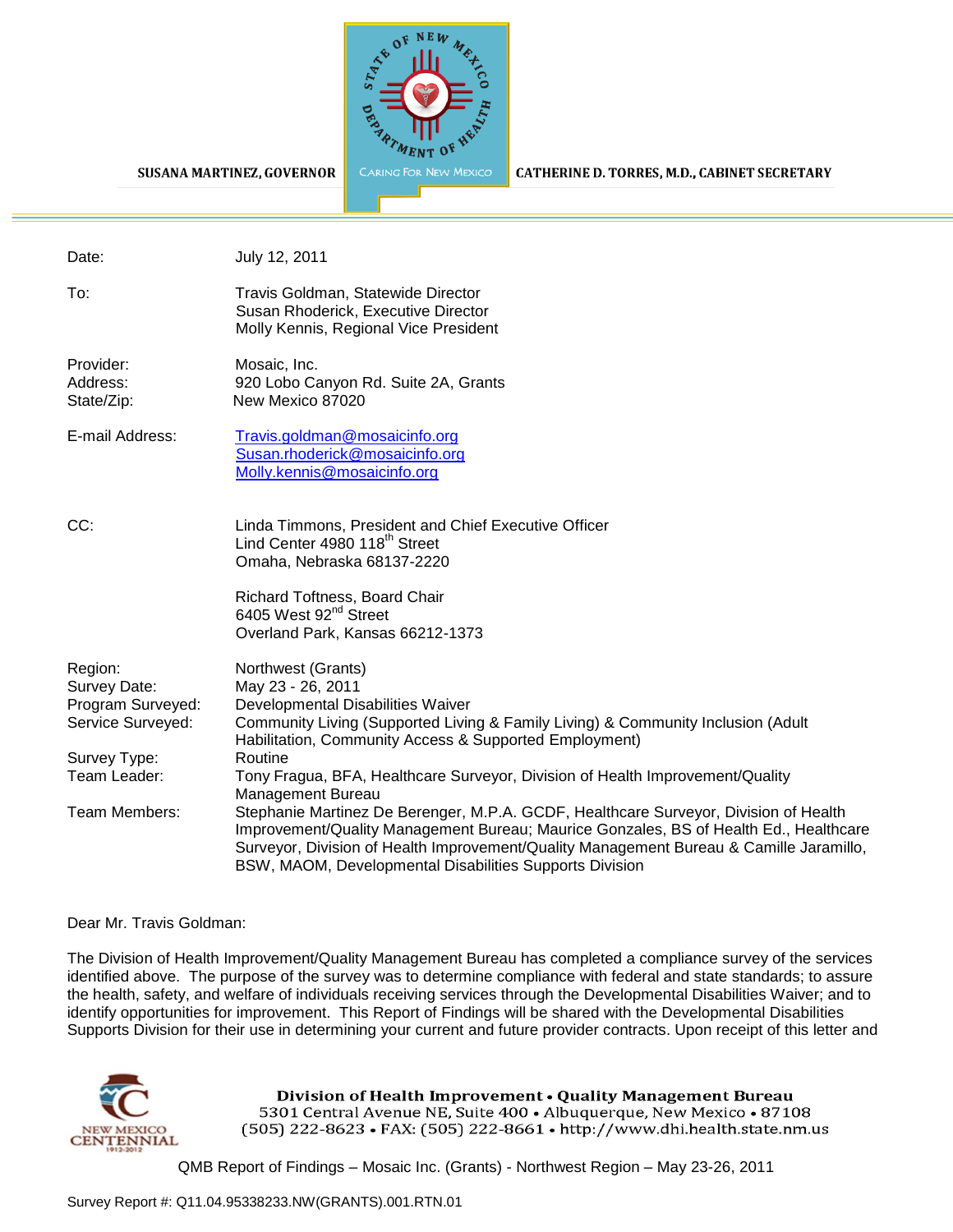Report of Findings your agency must immediately correct all deficiencies which place Individuals served at risk of harm.

#### **Quality Management Compliance Determination:**

The Division of Health Improvement is issuing your agency a determination of "Substandard Compliance with Conditions of Participation."

#### **Plan of Correction:**

The attached Report of Findings identifies deficiencies found during your agency"s compliance review. You are required to complete and implement a Plan of Correction. Please submit your agency"s Plan of Correction in the space on the two right columns of the Report of Findings. See attachment "A" for additional guidance in completing the Plan of Correction. The response is due to the parties below within 10 business days of the receipt of this letter:

#### **1. Quality Management Bureau, Attention: Plan of Correction Coordinator 5301 Central Ave. NE Suite 400 Albuquerque, NM 87108**

#### **2. Developmental Disabilities Supports Division Regional Office for region of service surveyed**

Upon notification from QMB that your Plan of Correction has been approved, you must implement all remedies and corrective actions within 45 business days. If your Plan of Correction is denied, you must resubmit a revised plan as soon as possible for approval, as all remedies must still be completed within 45 business days of the receipt of this letter.

Failure to submit, complete or implement your Plan of Correction within the 45 day required time frames may result in the imposition of a \$200 per day Civil Monetary Penalty until it is received, completed and/or implemented.

#### **Request for Informal Reconsideration of Findings (IRF):**

If you disagree with a finding of deficient practice, you have 10 business days upon receipt of this notice to request an IRF. Submit your request for an IRF in writing to:

> QMB Deputy Bureau Chief 5301 Central Ave NE Suite #400 Albuquerque, NM 87108 Attention: IRF request

See Attachment "C" for additional guidance in completing the request for Informal Reconsideration of Findings. The request for an IRF will not delay the implementation of your Plan of Correction which must be completed within 45 business days. Providers may not appeal the nature or interpretation of the standard or regulation, the team composition or sampling methodology. If the IRF approves the modification or removal of a finding, you will be advised of any changes.

Please call the Plan of Correction Coordinator at 505-222-8647 if you have questions about the Report of Findings or Plan of Correction. Thank you for your cooperation and for the work you perform.

Sincerely,

Tony Fragua, BFA

Tony Fragua, BFA Team Lead/Healthcare Surveyor Division of Health Improvement Quality Management Bureau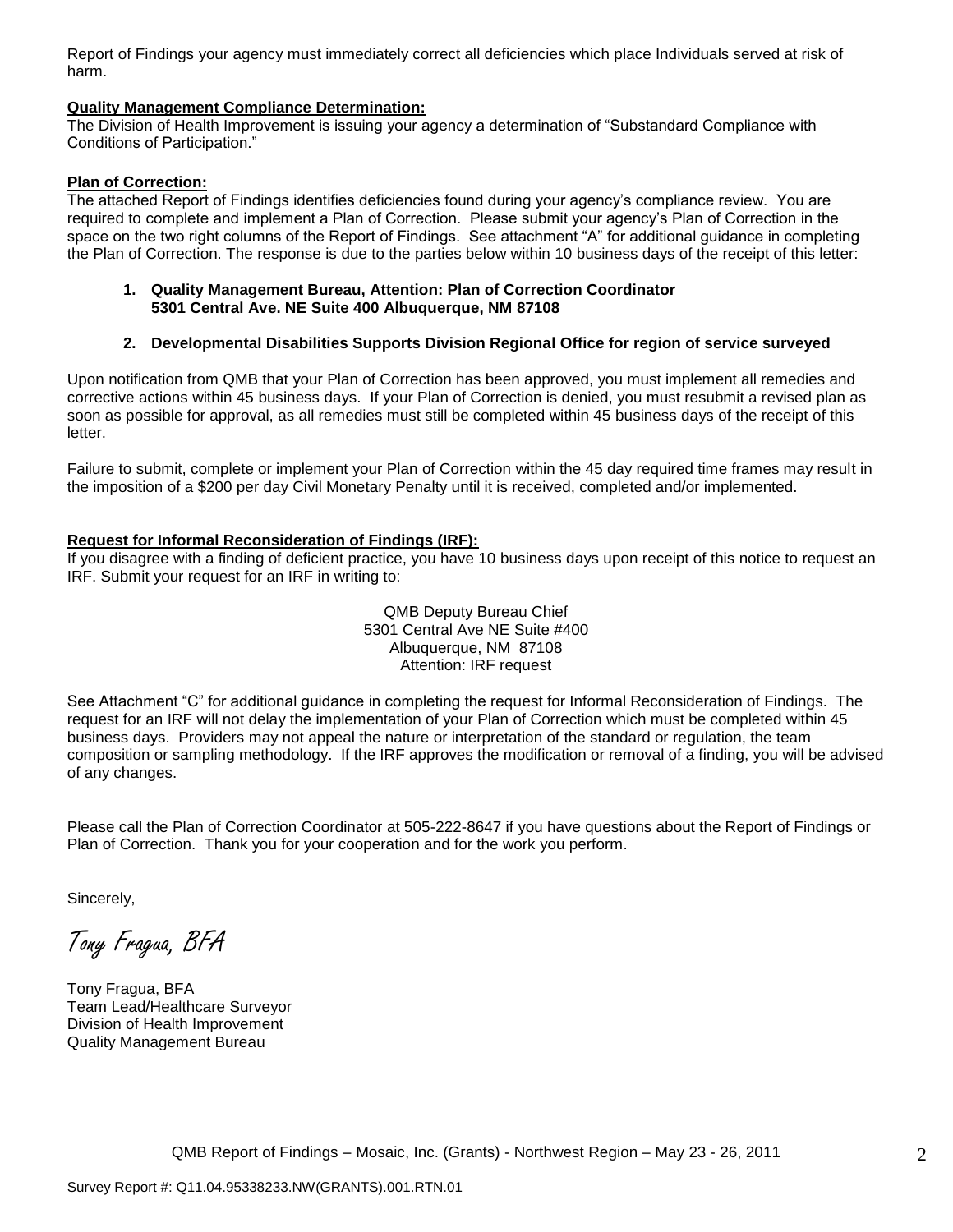### **Survey Process Employed:**

| <b>Entrance Conference Date:</b> | May 23, 2011                                                                                                                          |
|----------------------------------|---------------------------------------------------------------------------------------------------------------------------------------|
| Present:                         | Mosaic, Inc.<br>Susan Rhoderick, Executive Director<br>Gladis Salcido, Day Program Coordinat<br>Enrique Martinez, Program Coordinator |
|                                  | <b>DOH/DHI/QMB</b><br>Stephanie Berenger, M.P.A. GCDF, He<br>Maurice Gonzales, BS of Health Ed., He                                   |
|                                  | <b>DDSD - Metro Regional Office</b><br>Camille Jaramillo, BSW, MAOM, Jackso                                                           |
|                                  |                                                                                                                                       |

Susan Rhoderick, Executive Director dinator

, Healthcare Surveyor d., Healthcare Surveyor

ackson Compliance Review Team

Exit Conference Date: May 25, 2011

#### Present: **Mosaic, Inc.**

Susan Rhoderick, Executive Director Enrique Martinez. Program Coordinator Michael Maria, Day Program Manager Gladis Salcido, Day Program Coordinator Barbara Hahn, Accounting Technician Diana Thorne, Human Resource Specialist

#### **DOH/DHI/QMB**

Stephanie Berenger, M.P.A, GCDF, Healthcare Surveyor Maurice Gonzales, BS of Health Ed., Healthcare Surveyor

#### **DDSD - NW & Metro Regional Office**

Crystal Wright, Northwest Regional Director, Via Phone Camille Jaramillo, BSW, MAOM, Jackson Compliance Review Team

| Total Homes Visited                               | Number: | 5                                                                                                                                                                                          |
|---------------------------------------------------|---------|--------------------------------------------------------------------------------------------------------------------------------------------------------------------------------------------|
| ❖ Supported Homes Visited                         | Number: | 2 (2 Individuals reside in each home)                                                                                                                                                      |
| <b>Family Homes Visited</b><br>❖                  | Number: | 3                                                                                                                                                                                          |
| <b>Total Sample Size</b>                          | Number: | 7<br>1 - Jackson Class Members<br>6 - Non-Jackson Class Members<br>4 - Supported Living<br>3 - Family Living<br>6 - Adult Habilitation<br>1 - Community Access<br>2 - Supported Employment |
| Persons Served Interviewed                        | Number: | 6                                                                                                                                                                                          |
| Persons Observed                                  | Number: | 1 (1 individual was not available during the on-site<br>survey)                                                                                                                            |
| <b>Direct Service Professionals Interviewed</b>   | Number: | 9                                                                                                                                                                                          |
| <b>Direct Service Professionals Record Review</b> | Number: | 25                                                                                                                                                                                         |
| <b>Service Coordinator Record Review</b>          | Number: | 2                                                                                                                                                                                          |
| Records Reviewed (Persons Served)                 | Number: | 7                                                                                                                                                                                          |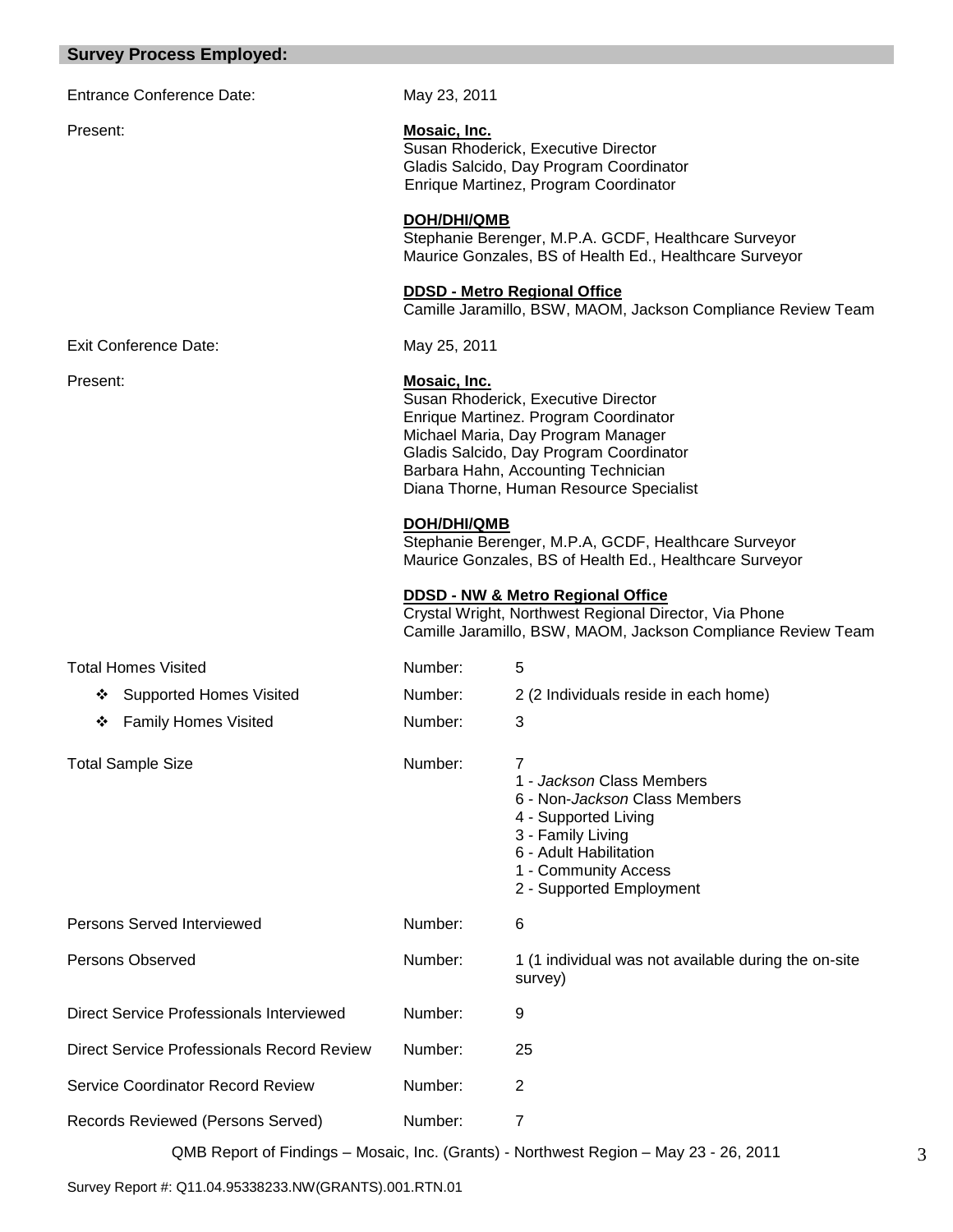Administrative Files Reviewed

- Billing Records
- Medical Records
- Incident Management Records
- Personnel Files
- Training Records
- Agency Policy and Procedure
- Caregiver Criminal History Screening Records
- **Employee Abuse Registry**
- Human Rights Notes and/or Meeting Minutes
- **•** Evacuation Drills
- Quality Assurance / Improvement Plan
- CC: Distribution List: DOH Division of Health Improvement
	- DOH Developmental Disabilities Supports Division
	- DOH Office of Internal Audit
	- HSD Medical Assistance Division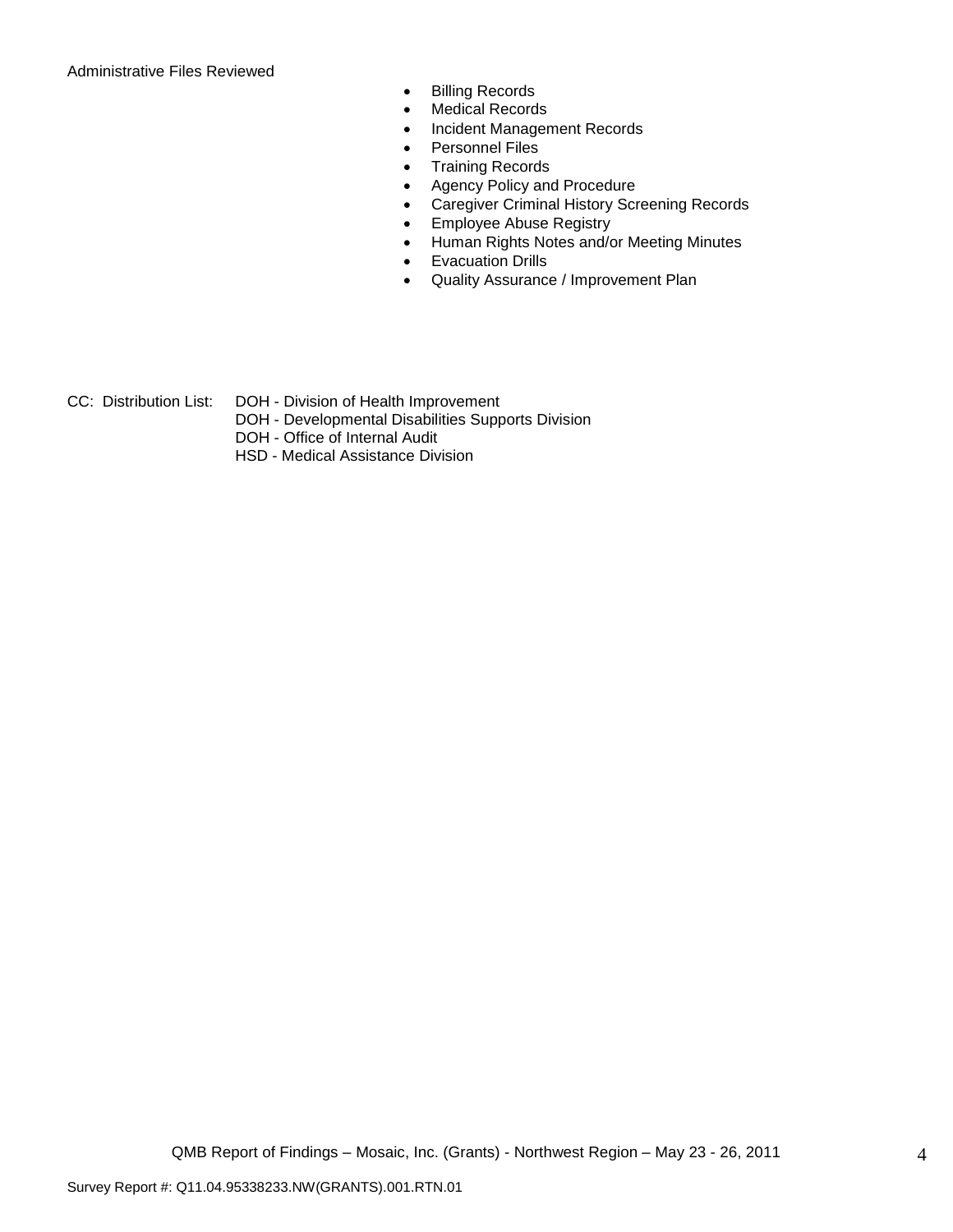### **Attachment A**

# **Provider Instructions for Completing the QMB Plan of Correction (POC) Process**

# *Introduction:*

After a QMB Compliance Review, your QMB Report of Findings will be sent to you via US mail.

Each provider must develop and implement a Plan of Correction (POC) that identifies specific quality assurance and quality improvement activities the agency will implement to correct deficiencies and prevent continued non compliance.

Agencies must submit their Plan of Correction within 10 business days from the date you receive the QMB Report of Findings. (Providers who do not submit a POC within 10 days will be referred to the Internal Review Committee [IRC] for sanctions).

If you have questions about the Plan of Correction process, call the QMB Plan of Correction Coordinator at 505-222-8647 or email at George.Perrault@state.nm.us. Requests for technical assistance must be requested through your DDSD Regional Office.

If you wish to dispute a finding on the official Report of Findings, you must file an Informal Reconsideration of Findings (IRF) request within ten (10) days of receiving your report. The POC process cannot resolve disputes regarding findings. Please note that you must still submit a POC for findings that are in question (see Attachment "C").

# *Instructions for Completing Agency POC:*

## *Required Content*

Your Plan of Correction should provide a step-by-step description of the methods to correct each deficient practice to prevent recurrence and information that ensures the regulation cited is in compliance. The remedies noted in your POC are expected to be added to your Agency"s required, annual Quality Assurance Plan. (see page 3, DDW standards, effective; April 1, 2007, Chapter 1, Section I Continuous Quality Management System)

If a deficiency has already been corrected, the plan should state how it was corrected, the completion date (date the correction was accomplished), and how possible recurrence of the deficiency will be prevented.

The Plan of Correction you submit needs to address *each deficiency* in the two right hand columns with:

- 1. How the corrective action will be accomplished for all cited deficiencies in the report of findings;
- 2. How your Agency will identify all other individuals having the potential to be affected by the same deficient practice;
- 3. What measures will be put into place or what systemic changes will be made to ensure that the deficient practice will not reoccur and corrective action is sustained;
- 4. How your Agency plans to monitor corrective actions utilizing its continuous Quality Assurance/Quality Improvement Plan to assure solutions in the plan of correction are achieved and sustained, including (if appropriate):
	- Details about how and when Consumer, Personnel and Residential files are audited by Agency personnel to ensure they contain required documents;
	- Information about how Medication Administration Records are reviewed to verify they contain all required information before they are distributed, as they are being used, and after they are completed;
	- Your processes for ensuring that all staff are trained in Core Competencies, Incident Reporting, and Individual-Specific service requirements, etc;
	- QMB Report of Findings Mosaic, Inc. (Grants) Northwest Region May 23 26, 2011 • How accuracy in Billing documentation is assured;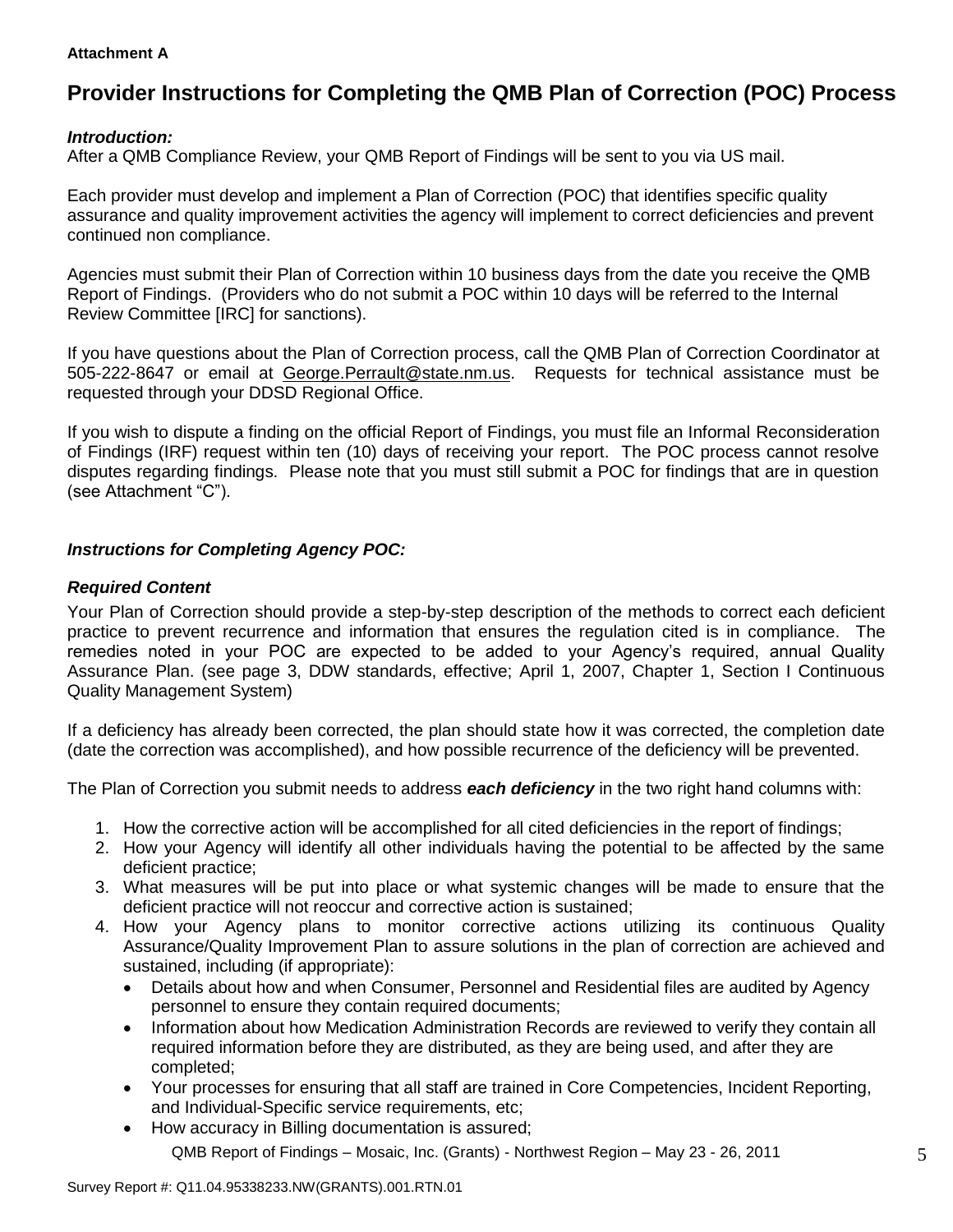- How health, safety is assured;
- For Case Management Providers, how ISPs are reviewed to verify they meet requirements, how the timeliness of LOC packet submissions and consumer visits are tracked;
- Your process for gathering, analyzing and responding to Quality data, and
- Details about Quality Targets in various areas, current status, Root Cause Analyses about why Targets were not met, and remedies implemented.
- 5. The individual"s title responsible for the Plan of Correction and completion date.

*Note:* **Instruction or in-service of staff alone may not be a sufficient plan of correction.** This is a good first step toward correction, but additional steps should be taken to ensure the deficiency is corrected and will not recur.

## *Completion Dates*

The plan of correction must include a **completion date** (entered in the far right-hand column). Be sure the date is **realistic** in the amount of time your Agency will need to correct the deficiency; not to exceed 45 days.

Direct care issues should be corrected immediately and monitored appropriately. Some deficiencies may require a staged plan to accomplish total correction. Deficiencies requiring replacement of equipment, etc., may require more time to accomplish correction but should show reasonable time frames.

# *Plan of Correction Submission Requirements*

- 1. Your Plan of Correction must be completed on the official QMB Survey Report of Findings/Plan of Correction Form and received by QMB within ten (10) business days from the date you received the report of findings.
- 2. If you have questions about the POC process, call the POC Coordinator, George Perrault at 505-222- 8647 for assistance.
- 3. For Technical Assistance (TA) in developing or implementing your POC, contact your local DDSD Regional Office.
- 4. Submit your POC to George Perrault, POC Coordinator in any of the following ways:
	- a. Electronically at [George.Perrault@state.nm.us](mailto:George.Perrault@state.nm.us)
	- b. Faxed to 505-222-8661, or
	- c. Mailed to QMB, 5301 Central Avenue SW, Suite 400, Albuquerque, NM 87108
- 5. Do not send supporting documentation to QMB until after your POC has been approved by QMB.
- 6. QMB will notify you when your POC has been "approve" or "denied."
	- a. Whether your POC is "approved," or "denied," you will have a maximum of 45 business days from the date of receipt of your Report of Findings to correct all survey deficiencies.
	- b. If your POC is "Denied" it must be revised and resubmitted as soon as possible, as the 45 business day limit is in effect.
	- c. If your POC is "Denied" a second time your agency may be referred to the Internal Review Committee.
	- d. You will receive written confirmation that your POC has been approved by QMB and a final deadline for completion of your POC.
- 7. Failure to submit your POC within 10 days without prior approval of an extension by QMB will result in a referral to the Internal Review Committee and the possible implementation of monetary penalties and/or sanctions.
- 8. Revisions, Modifications or Extensions to your Plan of Correction (post QMB approval) must be made in writing and submitted to the Plan of Correction Coordinator at QMB, prior to the due date and are approved on a case-by-case basis. No changes may be made to your POC or the timeframes for implementation without written approval of the POC Coordinator.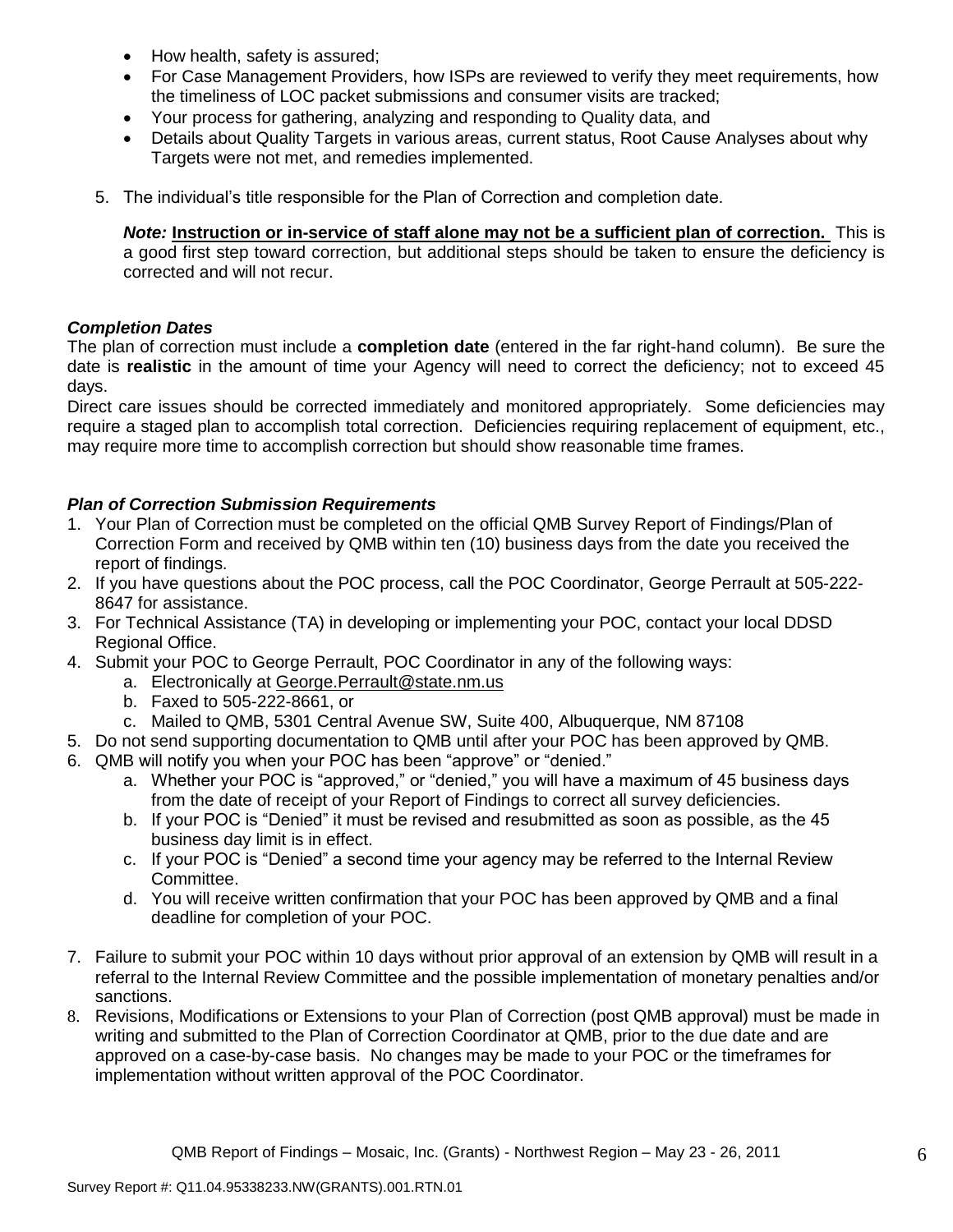# *POC Document Submission Requirements*

Once your POC has been approved by the QMB Plan of Correction Coordinator you must submit copies of documents as evidence that all deficiencies have been corrected, as follows.

- 1. Your internal documents are due within a *maximum* of 45 business days of receipt of your Report of Findings.
- 2. You may submit your documents by postal mail, fax, or electronically on disc or scanned and attached to e-mails.
- 3. All submitted documents *must be annotated*: please be sure the tag numbers and Identification numbers are indicated on each document submitted. Documents which are not annotated with the Tag number and Identification number may not be accepted.
- 4. Do not submit original documents; hard copies or scanned and electronically submitted copies are fine. Originals must be maintained in the agency file(s) per DDSD Standards.
- 5. In lieu of some documents, you may submit copies of file or home audit forms that clearly indicate cited deficiencies have been corrected, other attestations of correction must be approved by the Plan of Correction Coordinator prior to their submission.
- 6. For billing deficiencies, you must submit:
	- a. Evidence of an internal audit of billing documentation for a sample of individuals and timeframes;
	- b. Copies of "void and adjust" forms submitted to correct all over-billed or unjustified units billed identified during your internal audit.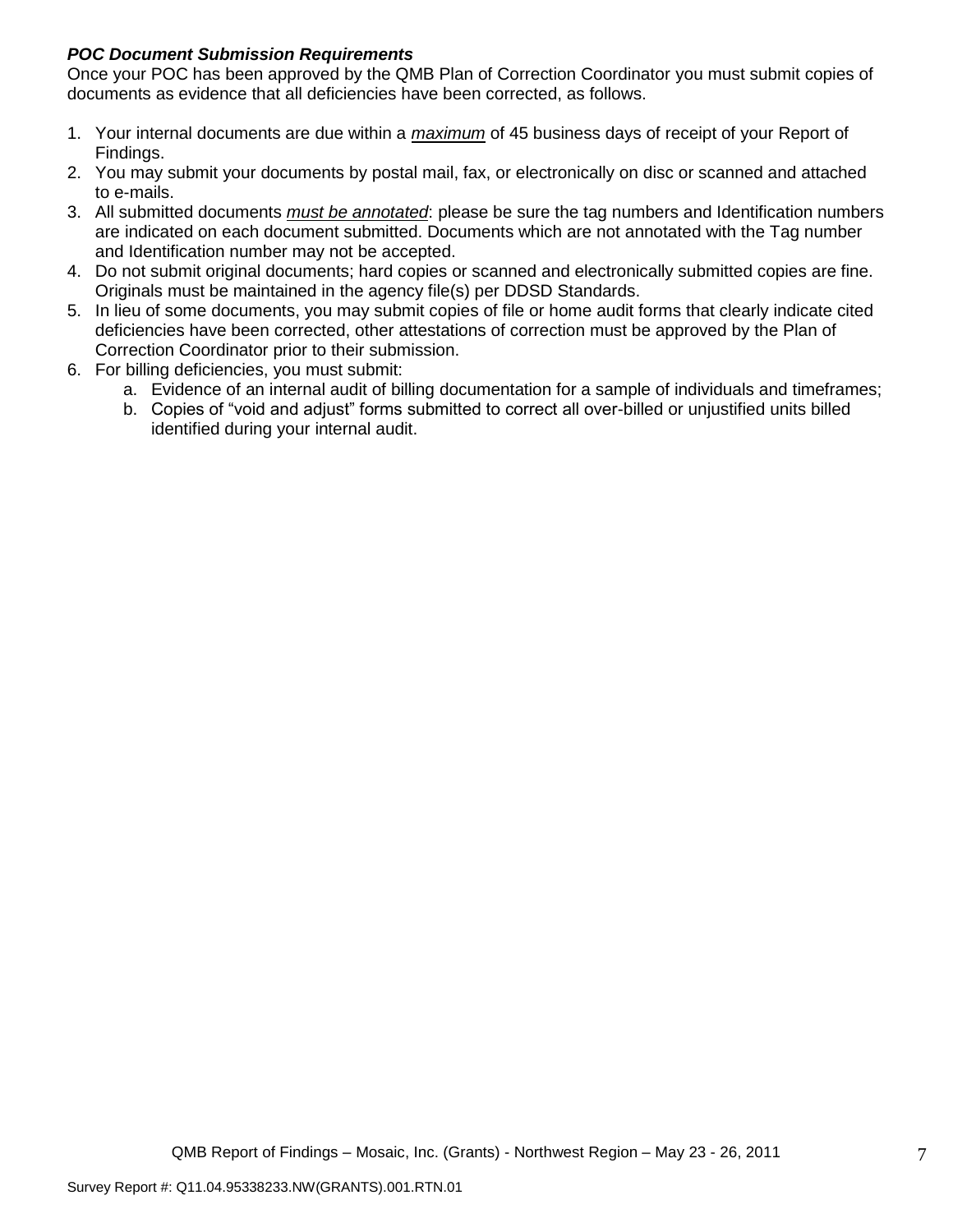Each deficiency in your Report of Findings is scored on a Scope and Severity Scale. The culmination of each deficiency"s Scope and Severity is used to determine degree of compliance to standards and regulations and level of QMB Compliance Determination.

|                 |                      |                                                             |                                  | <b>SCOPE</b>                    |                                     |
|-----------------|----------------------|-------------------------------------------------------------|----------------------------------|---------------------------------|-------------------------------------|
|                 |                      |                                                             | <b>Isolated</b><br>$01\% - 15\%$ | <b>Pattern</b><br>$16\% - 79\%$ | <b>Widespread</b><br>$80\% - 100\%$ |
|                 | High Impact          | Immediate Jeopardy to<br>individual health and or<br>safety | J.                               | Κ.                              | L.                                  |
|                 |                      | Actual harm                                                 | G.                               | Н.                              | L                                   |
| <b>SEVERITY</b> | Medium<br>Impact     | <b>No Actual Harm</b><br>Potential for more than            | D.                               | Е.                              | $F.$ (3 or<br>more)                 |
|                 |                      |                                                             | minimal harm                     | $D.$ (2 or<br>less)             |                                     |
|                 | <b>Impact</b><br>Low | No Actual Harm<br>Minimal potential for<br>harm.            | А.                               | <b>B.</b>                       | C.                                  |

# **Scope and Severity Definitions:**

• Isolated:

A deficiency that is limited to 1% to 15% of the sample, usually impacting few individuals in the sample.

• Pattern:

A deficiency that impacts a number or group of individuals from 16% to 79% of the sample is defined as a pattern finding. Pattern findings suggest the need for system wide corrective actions.

• Widespread:

A deficiency that impacts most or all (80% to 100%) of the individuals in the sample is defined as widespread or pervasive. Widespread findings suggest the need for system wide corrective actions as well as the need to implement a Continuous Quality Improvement process to improve or build infrastructure. Widespread findings could be referred to the Internal Review Committee for review and possible actions or sanctions.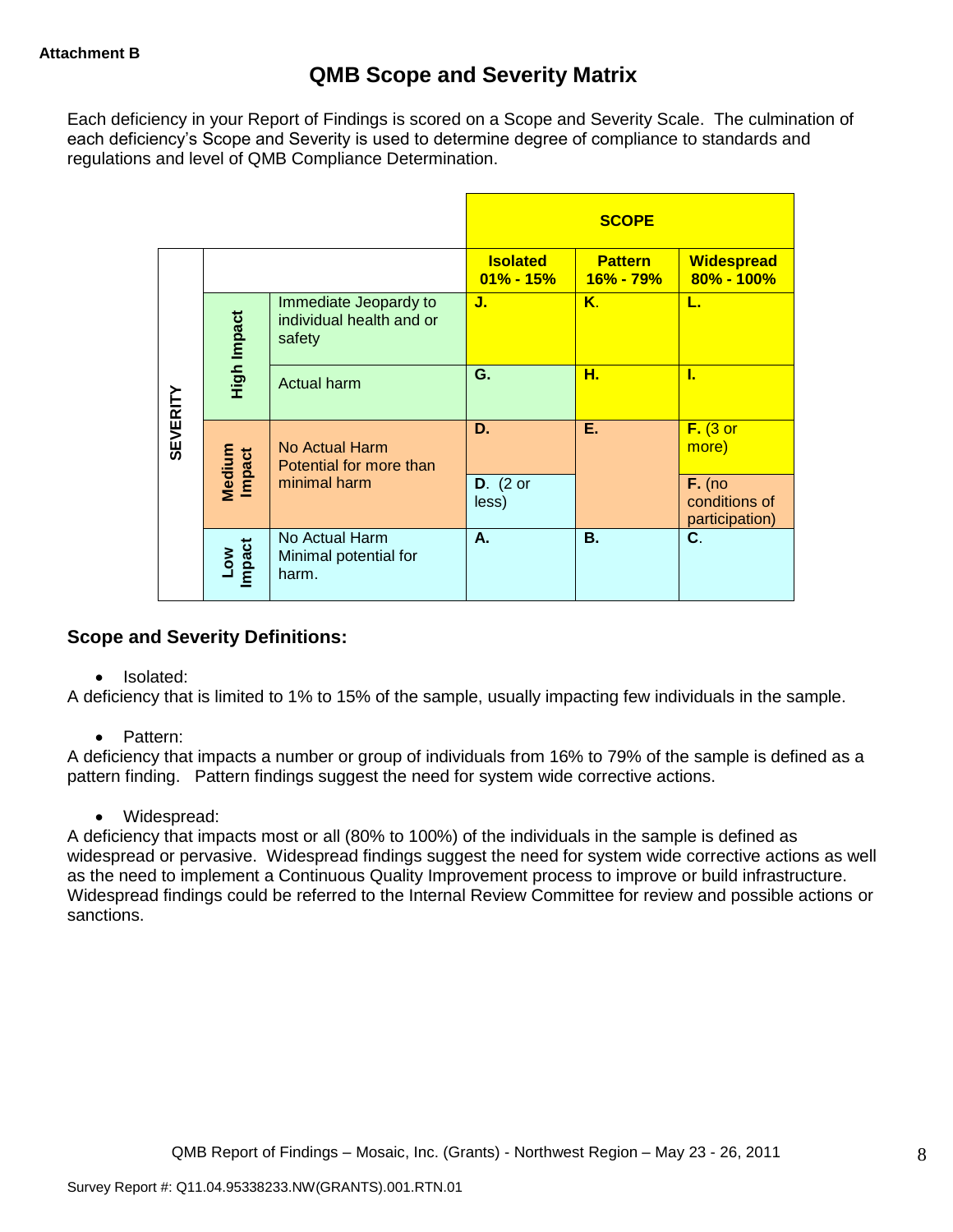# **QMB Determinations of Compliance**

"Substantial Compliance with Conditions of Participation"

The QMB determination of "Substantial Compliance with Conditions of Participation" indicates that a provider is in substantial compliance with all "Conditions of Participation" and other standards and regulations. The agency has obtained a level of compliance such that there is a minimal potential for harm to individuals" health and safety. To qualify for a determination of Substantial Compliance with Conditions of Participation, the provider must be in compliance with all Conditions of Participation.

# "Non-Compliance with Conditions of Participation"

The QMB determination of "Non-Compliance with Conditions of Participation" indicates that a provider is out of compliance with one (1) or more "Conditions of Participation." This non-compliance, if not corrected, is likely to result in a serious negative outcome or the potential for more than minimal harm to individuals' health and safety.

Providers receiving a repeat determination of 'Non-Compliance' may be referred by QMB to the Internal Review Committee (IRC) for consideration of remedies and possible actions.

# "Sub-Standard Compliance with Conditions of Participation":

The QMB determination of "Sub-Standard Compliance with Conditions of Participation" indicates a provider is significantly out of compliance with Conditions of Participation and/or has:

- Multiple findings of widespread non-compliance with any standard or regulation with a significant potential for more than minimal harm.
- Any finding of actual harm or Immediate Jeopardy.

Providers receiving a repeat determination of 'Substandard Compliance' will be referred by QMB to the Internal Review Committee (IRC) for consideration of remedies and possible actions.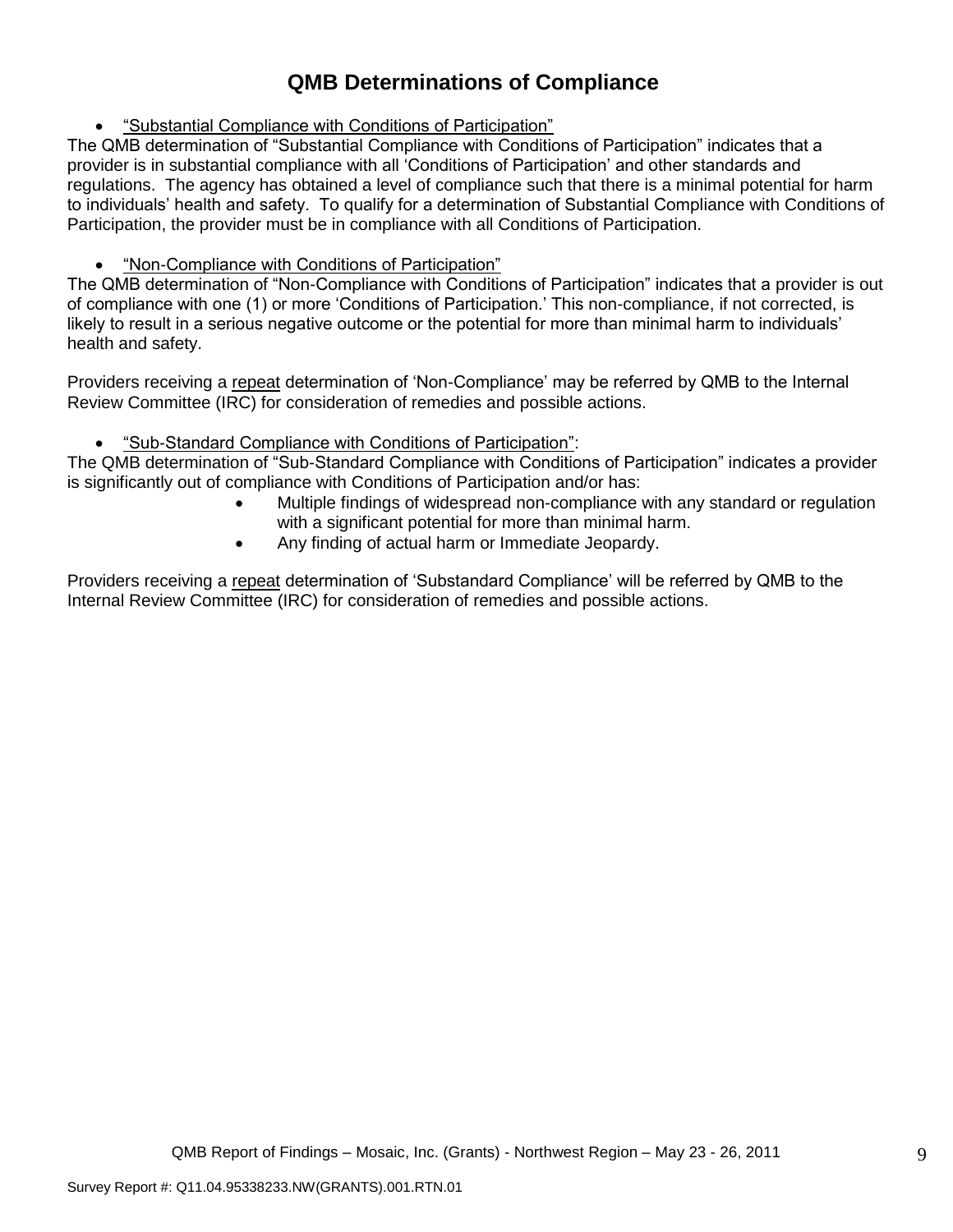# **Guidelines for the Provider Informal Reconsideration of Finding (IRF) Process**

## **Introduction:**

Throughout the QMB Survey process, surveyors are openly communicating with providers. Open communication means that surveyors have clarified issues and/or requested missing information before completing the review. Regardless, there may still be instances where the provider disagrees with a specific finding. Providers may use the following process to informally dispute a finding.

#### **Instructions:**

- 1. The Informal Reconsideration of the Finding (IRF) request must be in writing to the QMB Deputy Bureau Chief **within 10 working days** of receipt of the final report.
- 2. The written request for an IRF must be completed on the QMB Request for Informal Reconsideration of Finding Form available on the QMB website:<http://dhi.health.state.nm.us/qmb>
- 3. The written request for an IRF must specify in detail the request for reconsideration and why the finding is inaccurate.
- 4. The IRF request must include all supporting documentation or evidence.

## **The following limitations apply to the IRF process:**

- The request for an IRF and all supporting evidence must be received within 10 days.
- Findings based on evidence requested during the survey and not provided may not be subject to reconsideration.
- The supporting documentation must be new evidence not previously reviewed or requested by the survey team.
- Providers must continue to complete their Plan of Correction during the IRF process
- Providers may not request an IRF to challenge the sampling methodology.
- Providers may not request an IRF based on disagreement with the nature of the standard or regulation.
- Providers may not request an IRF to challenge the team composition.
- Providers may not request an IRF to challenge the QMB compliance determination or the length of their DDSD provider contract.

A Provider forfeits the right to an IRF if the request is not made within 10 working days of receiving the report and/or does not include all supporting documentation or evidence to show compliance with the standards and regulations.

QMB has 30 working days to complete the review and notify the provider of the decision. The request will be reviewed by the IRF committee. The Provider will be notified in writing of the ruling; no face to face meeting will be conducted.

When a Provider requests that a finding be reconsidered, it does not stop or delay the Plan of Correction process. **Providers must continue to complete the Plan of Correction, including the finding in dispute regardless of the IRF status.** If a finding is removed or modified, it will be noted and removed or modified from the Report of Findings. It should be noted that in some cases a Plan of Correction may be completed prior to the IRF process being completed. The provider will be notified in writing on the decisions of the IRF committee.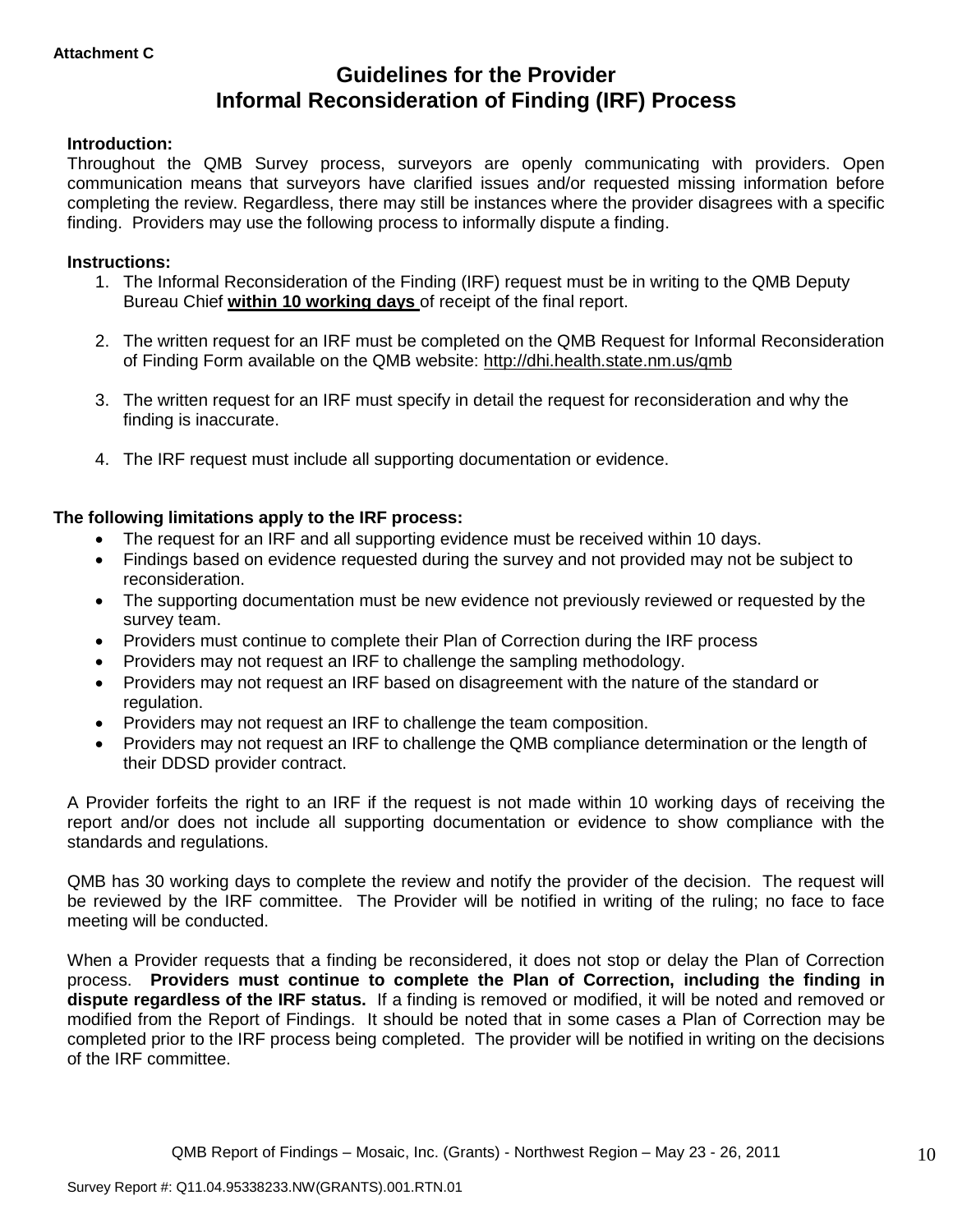| <b>Agency:</b>   | <b>Mosaic, Inc. (Grants) - Northwest Region</b>                                                                                            |
|------------------|--------------------------------------------------------------------------------------------------------------------------------------------|
| Program:         | Developmental Disabilities Waiver                                                                                                          |
| Service:         | Community Living (Supported Living & Family Living) & Community Inclusion (Adult Habilitation, Community<br>Access & Supported Employment) |
| Monitoring Type: | <b>Routine Survey</b>                                                                                                                      |
| Date of Survey:  | May 23 - 26, 2011                                                                                                                          |

| <b>Standard of Care</b>                               | <b>Deficiency</b>                                      | <b>Agency Plan of Correction and</b> | Date<br><b>Due</b> |
|-------------------------------------------------------|--------------------------------------------------------|--------------------------------------|--------------------|
|                                                       |                                                        | <b>Responsible Party</b>             |                    |
| Tag # 1A11.1 (CoP) Transportation Training            | <b>Scope and Severity Rating: D</b>                    |                                      |                    |
| Developmental Disabilities (DD) Waiver Service        | Based on record review and interview, the Agency       |                                      |                    |
| Standards effective 4/1/2007                          | failed to provide staff training regarding the safe    |                                      |                    |
| <b>CHAPTER 1 II. PROVIDER AGENCY</b>                  | operation of the vehicle, assisting passengers and     |                                      |                    |
| <b>REQUIREMENTS:</b> The objective of these standards | safe lifting procedures for 2 of 25 Direct Service     |                                      |                    |
| is to establish Provider Agency policy, procedure     | Professionals.                                         |                                      |                    |
| and reporting requirements for DD Medicaid Waiver     |                                                        |                                      |                    |
| program. These requirements apply to all such         | No documented evidence was found of the following      |                                      |                    |
| Provider Agency staff, whether directly employed or   | required training:                                     |                                      |                    |
| subcontracting with the Provider Agency. Additional   |                                                        |                                      |                    |
| Provider Agency requirements and personnel            | • Transportation (DSP #56)                             |                                      |                    |
| qualifications may be applicable for specific service |                                                        |                                      |                    |
| standards                                             |                                                        |                                      |                    |
|                                                       | When DSP were asked if they had received               |                                      |                    |
| Department of Health (DOH) Developmental              | transportation training including training on          |                                      |                    |
| <b>Disabilities Supports Division (DDSD) Policy</b>   | wheelchair tie downs and van lift safety the following |                                      |                    |
| Training Requirements for Direct Service Agency       | was reported:                                          |                                      |                    |
| Staff Policy Eff Date: March 1, 2007                  |                                                        |                                      |                    |
| <b>II. POLICY STATEMENTS:</b>                         | • DSP #43 stated, "Not yet."                           |                                      |                    |
| I. Staff providing direct services shall complete     |                                                        |                                      |                    |
| safety training within the first thirty (30) days of  |                                                        |                                      |                    |
| employment and before working alone with an           |                                                        |                                      |                    |
| individual receiving services. The training shall     |                                                        |                                      |                    |
| address at least the following:                       |                                                        |                                      |                    |
|                                                       |                                                        |                                      |                    |
| 1. Operating a fire extinguisher                      |                                                        |                                      |                    |
| 2. Proper lifting procedures                          |                                                        |                                      |                    |
| 3. General vehicle safety precautions (e.g., pre-     |                                                        |                                      |                    |
| trip inspection, removing keys from the ignition      |                                                        |                                      |                    |
| when not in the driver's seat)                        |                                                        |                                      |                    |
| 4. Assisting passengers with cognitive and/or         |                                                        |                                      |                    |
| physical impairments (e.g., general guidelines for    |                                                        |                                      |                    |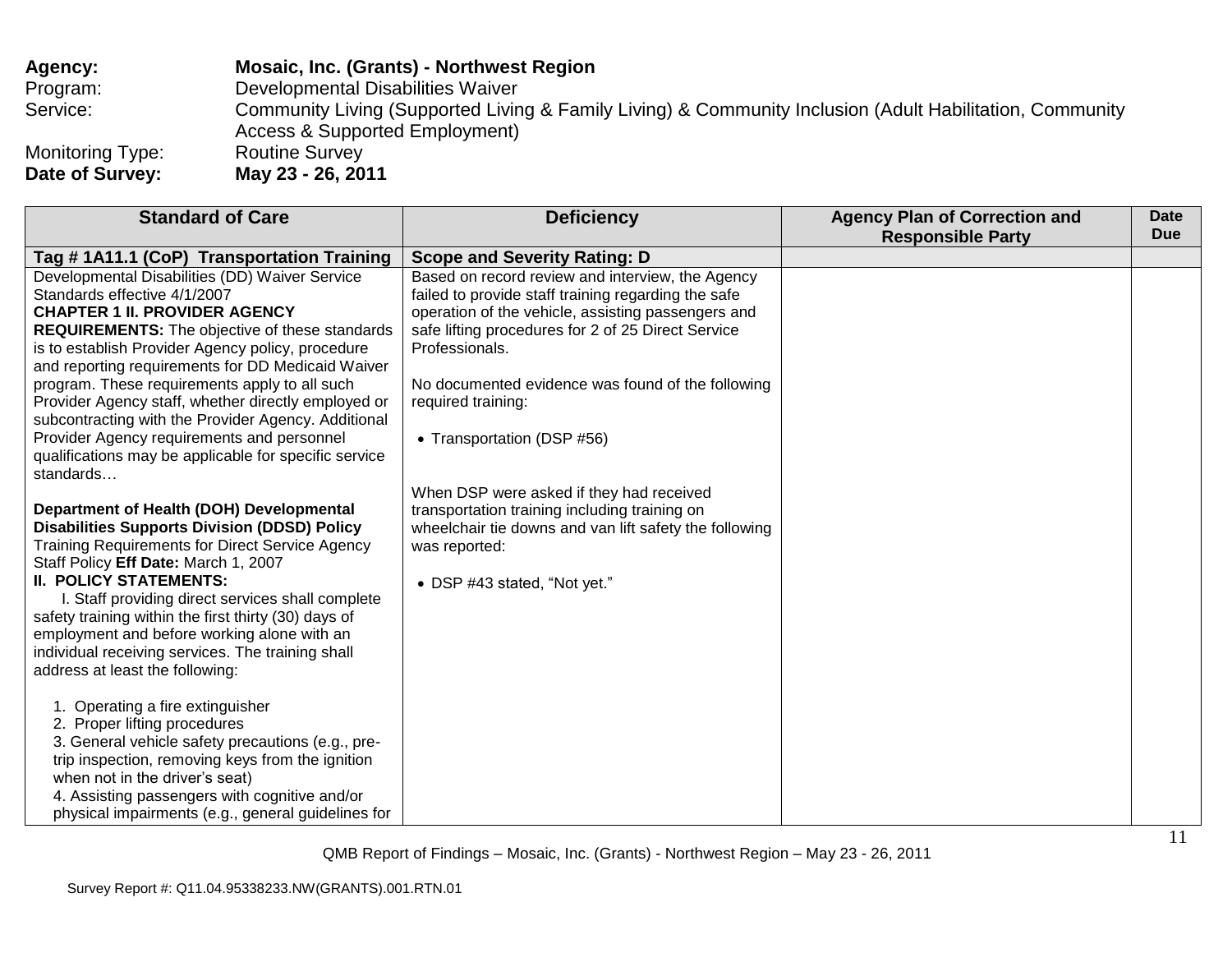| safety issues involving traffic or those who<br>require physical assistance to enter/exit a<br>vehicle) |  |  |
|---------------------------------------------------------------------------------------------------------|--|--|
| 5. Operating wheelchair lifts (if applicable to the                                                     |  |  |
| staff's role)<br>6. Wheelchair tie-down procedures (if applicable                                       |  |  |
| to the staff's role)<br>7. Emergency and evacuation procedures (e.g.,                                   |  |  |
| roadside emergency, fire emergency)                                                                     |  |  |
|                                                                                                         |  |  |
|                                                                                                         |  |  |
|                                                                                                         |  |  |
|                                                                                                         |  |  |
|                                                                                                         |  |  |
|                                                                                                         |  |  |
|                                                                                                         |  |  |
|                                                                                                         |  |  |
|                                                                                                         |  |  |
|                                                                                                         |  |  |
|                                                                                                         |  |  |
|                                                                                                         |  |  |
|                                                                                                         |  |  |
|                                                                                                         |  |  |
|                                                                                                         |  |  |
|                                                                                                         |  |  |
|                                                                                                         |  |  |
|                                                                                                         |  |  |
|                                                                                                         |  |  |
|                                                                                                         |  |  |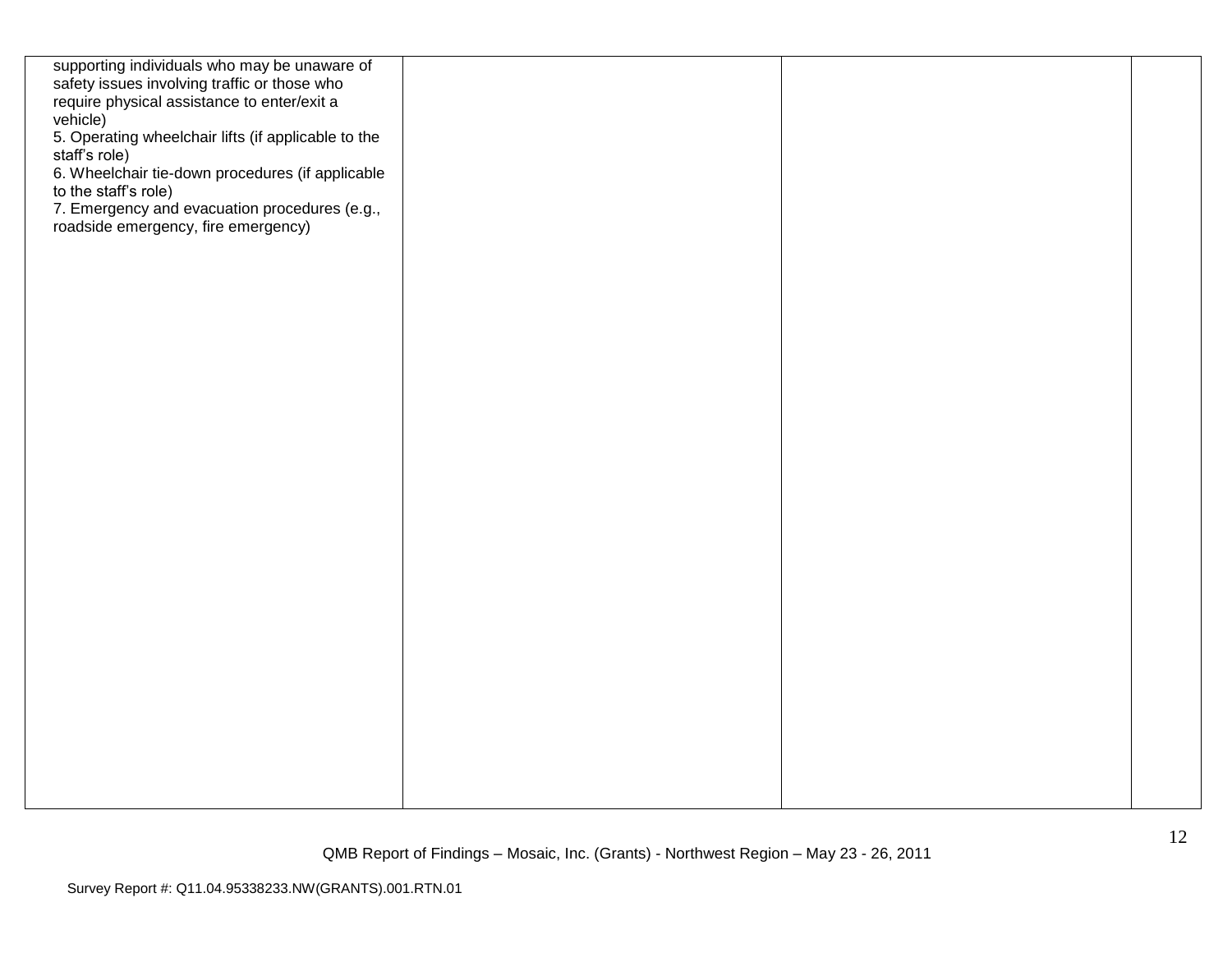| Tag #1A26 (CoP) COR / EAR                               | <b>Scope and Severity Rating: D</b>                |  |
|---------------------------------------------------------|----------------------------------------------------|--|
| NMAC 7.1.12.8 REGISTRY ESTABLISHED;                     | Based on record review, the Agency failed to       |  |
| PROVIDER INQUIRY REQUIRED: Upon the                     | maintain documentation in the employee's           |  |
| effective date of this rule, the department has         | personnel records that evidenced inquiry to the    |  |
| established and maintains an accurate and               | Employee Abuse Registry prior to employment for 2  |  |
| complete electronic registry that contains the name,    | of 27 Agency Personnel.                            |  |
| date of birth, address, social security number, and     |                                                    |  |
| other appropriate identifying information of all        | The following Agency Personnel records             |  |
| persons who, while employed by a provider, have         | contained evidence that indicated the Employee     |  |
| been determined by the department, as a result of       | Abuse Registry was completed after hire:           |  |
| an investigation of a complaint, to have engaged in     |                                                    |  |
| a substantiated registry-referred incident of abuse,    | $\bullet$ #57 - Date of hire 11/04/2009. Completed |  |
| neglect or exploitation of a person receiving care or   | 5/12/2010.                                         |  |
| services from a provider. Additions and updates to      |                                                    |  |
| the registry shall be posted no later than two (2)      | $\bullet$ #60 - Date of hire 11/07/2008. Completed |  |
| business days following receipt. Only department        | 5/12/2010.                                         |  |
| staff designated by the custodian may access,           |                                                    |  |
| maintain and update the data in the registry.           |                                                    |  |
| Provider requirement to inquire of<br>А.                |                                                    |  |
| registry. A provider, prior to employing or             |                                                    |  |
| contracting with an employee, shall inquire of the      |                                                    |  |
| registry whether the individual under consideration     |                                                    |  |
| for employment or contracting is listed on the          |                                                    |  |
| registry.                                               |                                                    |  |
| Prohibited employment. A provider may<br>В.             |                                                    |  |
| not employ or contract with an individual to be an      |                                                    |  |
| employee if the individual is listed on the registry as |                                                    |  |
| having a substantiated registry-referred incident of    |                                                    |  |
| abuse, neglect or exploitation of a person receiving    |                                                    |  |
| care or services from a provider.                       |                                                    |  |
| Documentation of inquiry to registry.<br>D.             |                                                    |  |
| The provider shall maintain documentation in the        |                                                    |  |
| employee's personnel or employment records that         |                                                    |  |
| evidences the fact that the provider made an inquiry    |                                                    |  |
| to the registry concerning that employee prior to       |                                                    |  |
| employment. Such documentation must include             |                                                    |  |
| evidence, based on the response to such inquiry         |                                                    |  |
| received from the custodian by the provider, that the   |                                                    |  |
| employee was not listed on the registry as having a     |                                                    |  |
| substantiated registry-referred incident of abuse,      |                                                    |  |
| neglect or exploitation.                                |                                                    |  |
| Е.<br>Documentation for other staff. With               |                                                    |  |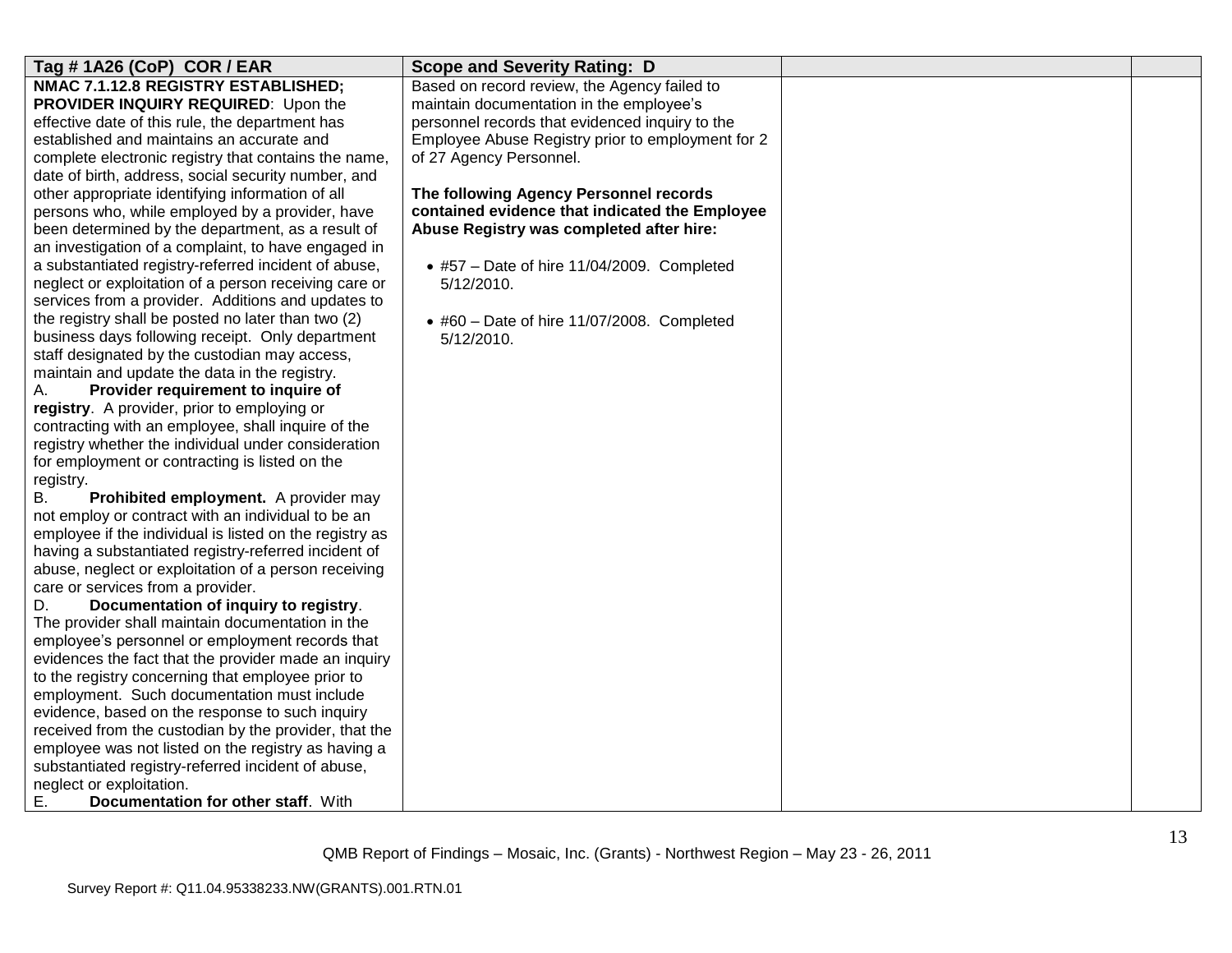respect to all employed or contracted individuals providing direct care who are licensed health care professionals or certified nurse aides, the provider shall maintain documentation reflecting the individual"s current licensure as a health care professional or current certification as a nurse aide. F. **Consequences of noncompliance**. The department or other governmental agency having regulatory enforcement authority over a provider may sanction a provider in accordance with applicable law if the provider fails to make an appropriate and timely inquiry of the registry, or fails to maintain evidence of such inquiry, in connection with the hiring or contracting of an employee; or for employing or contracting any person to work as an employee who is listed on the registry. Such sanctions may include a directed plan of correction, civil monetary penalty not to exceed five thousand dollars (\$5000) per instance, or termination or nonrenewal of any contract with the department or other governmental agency. Developmental Disabilities (DD) Waiver Service Standards effective 4/1/2007 **Chapter 1.IV. General Provider Requirements. D. Criminal History Screening:** All personnel shall be screened by the Provider Agency in regard to the employee"s qualifications, references, and employment history, prior to employment. All Provider Agencies shall comply with the Criminal Records Screening for Caregivers 7.1.12 NMAC and Employee Abuse Registry 7.1.12 NMAC as required by the Department of Health, Division of Health Improvement.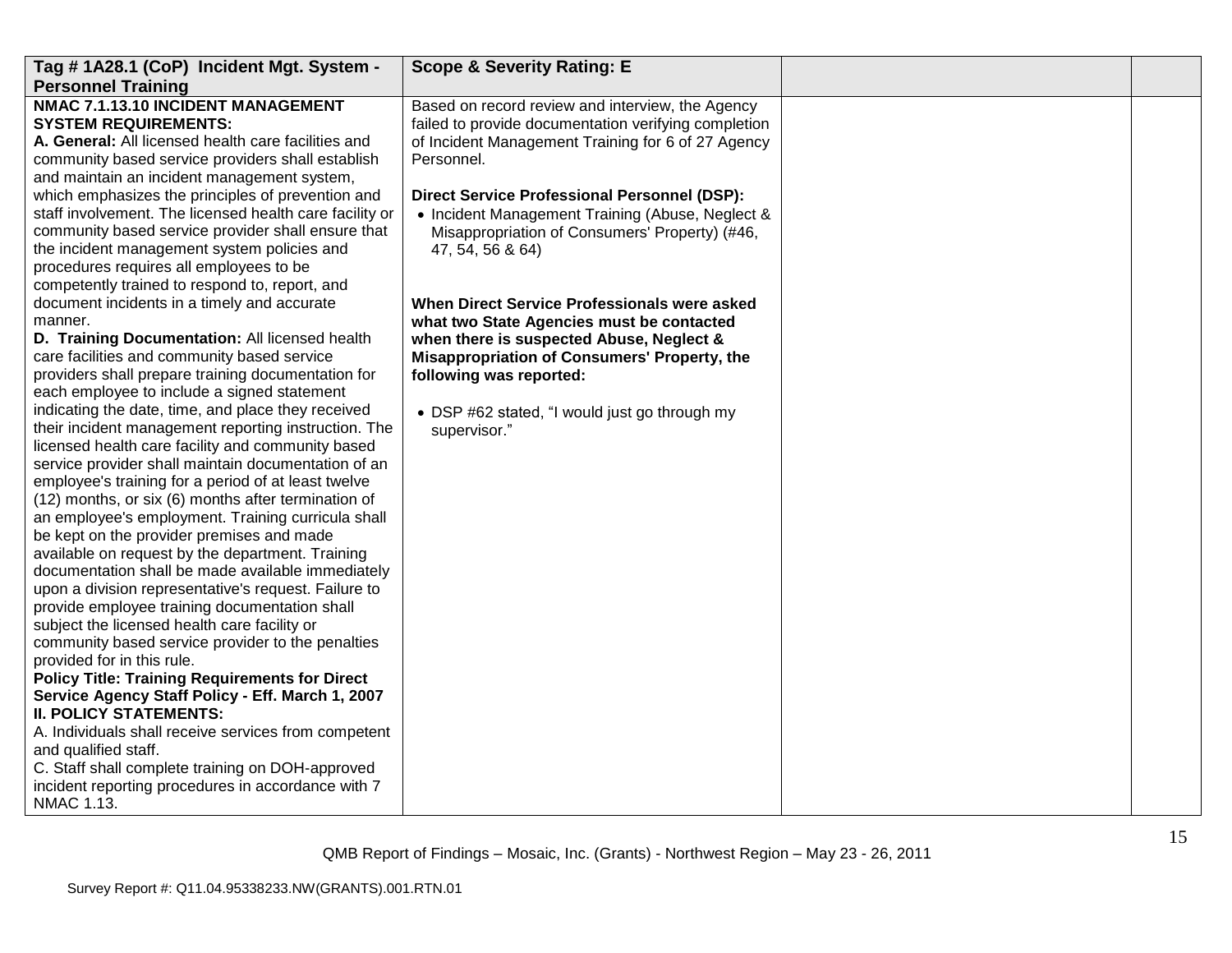| Tag #1A31 (CoP) Client Rights/Human<br><b>Rights</b>                                                                                                                                                                                                                                                                                                                                                                                                                                                                                                                                                                                                                                                                                                                                                                                                                                                                                                                                                                                                                                                                                                                                                                                           | <b>Scope and Severity Rating: F</b>                                                                                                                                                                                                                                                                                                                                                                                                                                                                                                                                                                                                                                                                                                                                                                                                   |  |
|------------------------------------------------------------------------------------------------------------------------------------------------------------------------------------------------------------------------------------------------------------------------------------------------------------------------------------------------------------------------------------------------------------------------------------------------------------------------------------------------------------------------------------------------------------------------------------------------------------------------------------------------------------------------------------------------------------------------------------------------------------------------------------------------------------------------------------------------------------------------------------------------------------------------------------------------------------------------------------------------------------------------------------------------------------------------------------------------------------------------------------------------------------------------------------------------------------------------------------------------|---------------------------------------------------------------------------------------------------------------------------------------------------------------------------------------------------------------------------------------------------------------------------------------------------------------------------------------------------------------------------------------------------------------------------------------------------------------------------------------------------------------------------------------------------------------------------------------------------------------------------------------------------------------------------------------------------------------------------------------------------------------------------------------------------------------------------------------|--|
| 7.26.3.11 RESTRICTIONS OR LIMITATION OF<br><b>CLIENT'S RIGHTS:</b><br>A. A service provider shall not restrict or limit a<br>client's rights except:<br>(1) where the restriction or limitation is allowed in<br>an emergency and is necessary to prevent<br>imminent risk of physical harm to the client or<br>another person; or<br>(2) where the interdisciplinary team has determined<br>that the client's limited capacity to exercise the right<br>threatens his or her physical safety; or<br>(3) as provided for in Section 10.1.14 [now<br>Subsection N of 7.26.3.10 NMAC].<br>B. Any emergency intervention to prevent physical<br>harm shall be reasonable to prevent harm, shall be<br>the least restrictive intervention necessary to meet<br>the emergency, shall be allowed no longer than<br>necessary and shall be subject to interdisciplinary<br>team (IDT) review. The IDT upon completion of its<br>review may refer its findings to the office of quality<br>assurance. The emergency intervention may be<br>subject to review by the service provider's<br>behavioral support committee or human rights<br>committee in accordance with the behavioral<br>support policies or other department regulation or<br>policy. | Based on record review and interview, the Agency<br>failed to ensure the rights of Individuals was not<br>restricted or limited for 1 of 1 Individuals.<br>A review of Agency Individual files indicated 1 of 1<br>Individuals required Human Rights Committee<br>Approval for restrictions.<br>No documentation was found regarding Human<br>Rights Approval for the following:<br>• Physical Restraint (Mandt; "Use more intrusive<br>methods as a last resort and then only to prevent<br>injury") (Individual #6)<br>When #67 was asked if the Agency had<br>documentation of Human Rights approval, the<br>following was reported,<br>• #67 stated, "No individuals on current sample<br>have restrictions. Human Rights Committee<br>meets monthly. During monthly meeting, review<br>of any possible restriction takes place." |  |
| C. The service provider may adopt reasonable<br>program policies of general applicability to clients<br>served by that service provider that do not violate<br>client rights. [09/12/94; 01/15/97; Recompiled<br>10/31/01]                                                                                                                                                                                                                                                                                                                                                                                                                                                                                                                                                                                                                                                                                                                                                                                                                                                                                                                                                                                                                     |                                                                                                                                                                                                                                                                                                                                                                                                                                                                                                                                                                                                                                                                                                                                                                                                                                       |  |
| <b>Long Term Services Division</b><br><b>Policy Title: Human Rights Committee</b><br>Requirements Eff Date: March 1, 2003<br><b>IV. POLICY STATEMENT - Human Rights</b><br>Committees are required for residential service<br>provider agencies. The purpose of these                                                                                                                                                                                                                                                                                                                                                                                                                                                                                                                                                                                                                                                                                                                                                                                                                                                                                                                                                                          |                                                                                                                                                                                                                                                                                                                                                                                                                                                                                                                                                                                                                                                                                                                                                                                                                                       |  |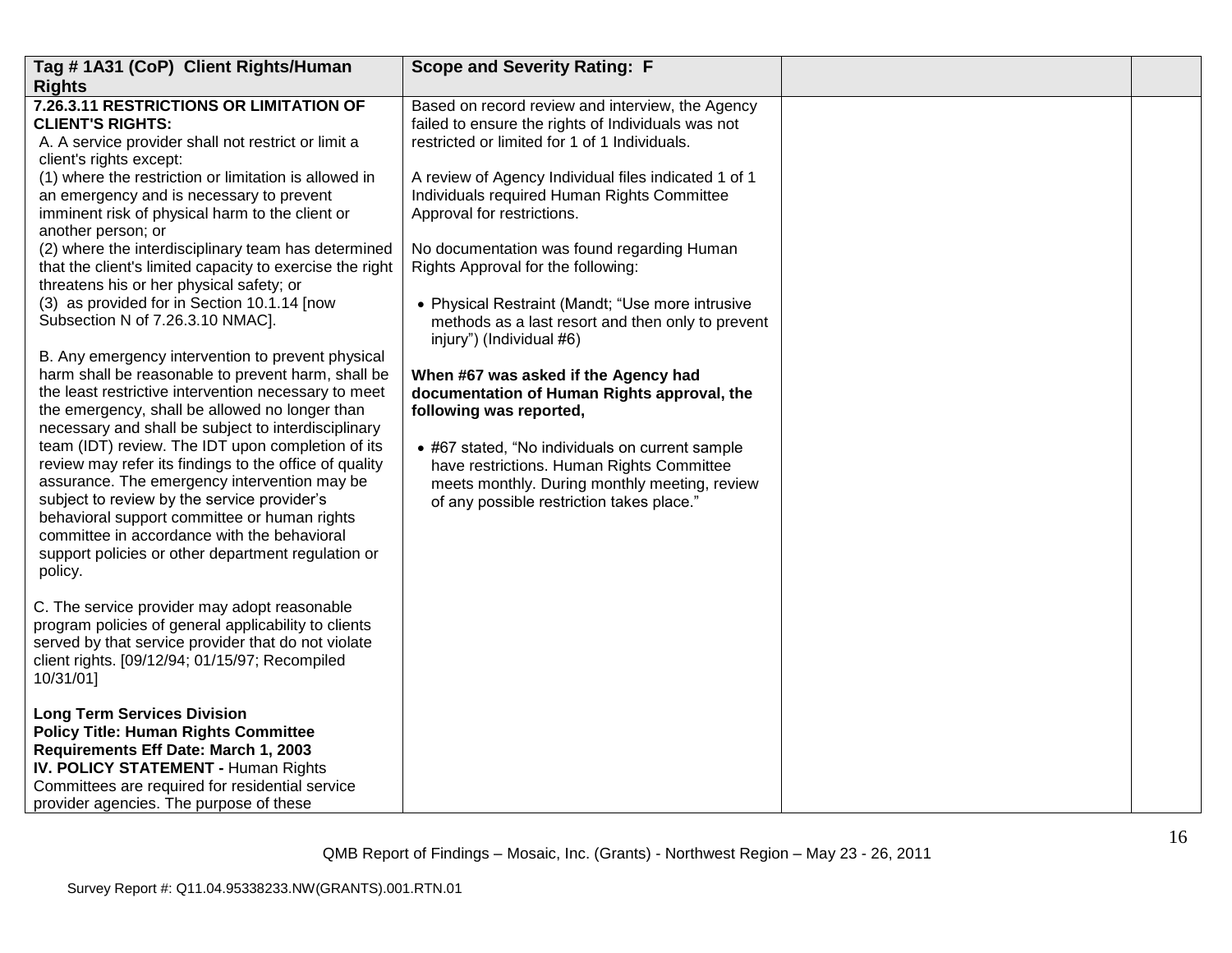| committees with respect to the provision of Behavior<br>Supports is to review and monitor the<br>implementation of certain Behavior Support Plans.                                                                                                                                                                                                                     |  |
|------------------------------------------------------------------------------------------------------------------------------------------------------------------------------------------------------------------------------------------------------------------------------------------------------------------------------------------------------------------------|--|
| Human Rights Committees may not approve any of<br>the interventions specifically prohibited in the<br>following policies:<br>• Aversive Intervention Prohibitions<br>• Psychotropic Medications Use<br>• Behavioral Support Service Provision.                                                                                                                         |  |
| A Human Rights Committee may also serve other<br>agency functions as appropriate, such as the review<br>of internal policies on sexuality and incident<br>management follow-up.                                                                                                                                                                                        |  |
| A. HUMAN RIGHTS COMMITTEE ROLE IN<br><b>BEHAVIOR SUPPORTS</b><br>Only those Behavior Support Plans with an aversive<br>intervention included as part of the plan or<br>associated Crisis Intervention Plan need to be<br>reviewed prior to implementation. Plans not<br>containing aversive interventions do not require<br>Human Rights Committee review or approval. |  |
| 2. The Human Rights Committee will determine and<br>adopt a written policy stating the frequency and<br>purpose of meetings. Behavior Support Plans<br>approved by the Human Rights Committee will be<br>reviewed at least quarterly.                                                                                                                                  |  |
| 3. Records, including minutes of all meetings will be<br>retained at the agency with primary responsibility for<br>implementation for at least five years from the<br>completion of each individual's Individual Service<br>Plan.                                                                                                                                      |  |
| <b>Department of Health Developmental Disabilities</b><br><b>Supports Division (DDSD) - Procedure Title:</b><br><b>Medication Assessment and Delivery Procedure</b><br>Eff Date: November 1, 2006<br><b>B. 1. e.</b> If the PRN medication is to be used in                                                                                                            |  |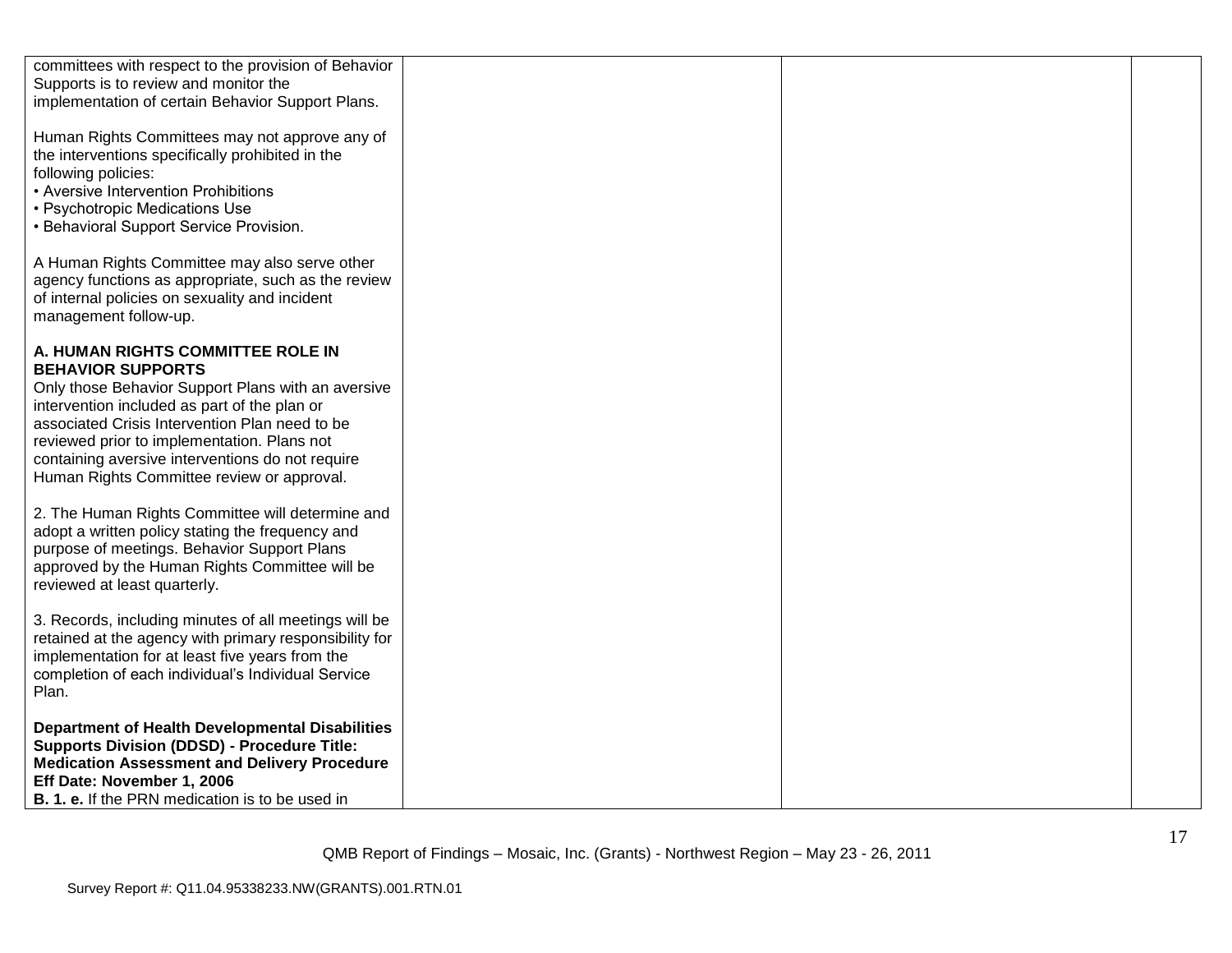| response to psychiatric and/or behavioral symptoms<br>in addition to the above requirements, obtain current<br>written consent from the individual, guardian or<br>surrogate health decision maker and submit for<br>review by the agency's Human Rights Committee<br>(References: Psychotropic Medication Use Policy,<br>Section D, page 5 Use of PRN Psychotropic<br>Medications; and, Human Rights Committee<br>Requirements Policy, Section B, page 4<br>Interventions Requiring Review and Approval - Use<br>of PRN Medications). |  |  |
|----------------------------------------------------------------------------------------------------------------------------------------------------------------------------------------------------------------------------------------------------------------------------------------------------------------------------------------------------------------------------------------------------------------------------------------------------------------------------------------------------------------------------------------|--|--|
|                                                                                                                                                                                                                                                                                                                                                                                                                                                                                                                                        |  |  |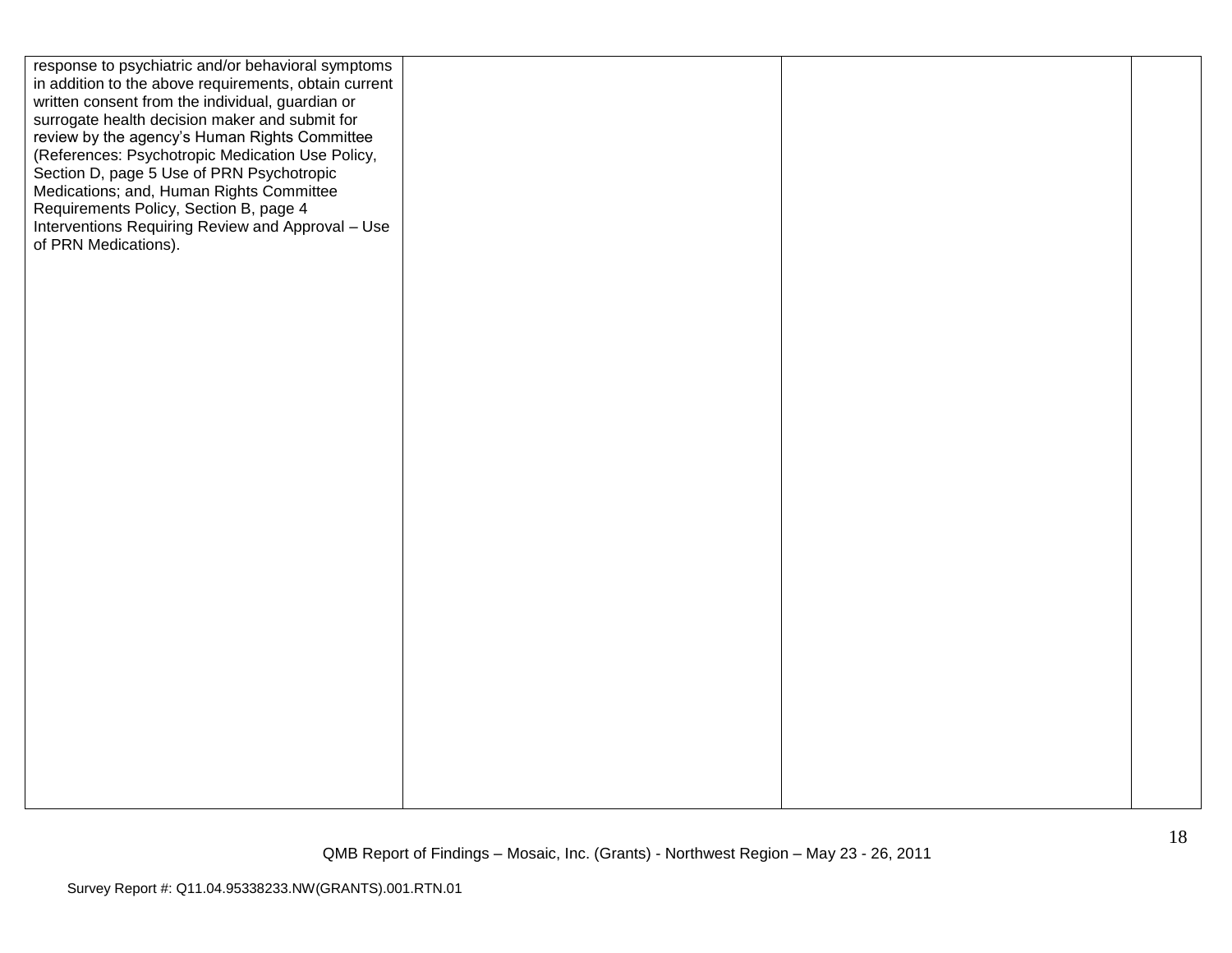| Tag # 1A32 & 6L14 (CoP) ISP                                                                                                                                                                                                                                                                                                                                                                                                                                                                                                                                                                                                                                                                                                                                                                                                                                                                                                                                                                                                                                                                                                                                                                                                                                                                                                                                                                                                                                                                                                                                                                                                         | <b>Scope and Severity Rating: E</b>                                                                                                                                                                                                                                                                                                                                                                                                                                                                                                     |  |
|-------------------------------------------------------------------------------------------------------------------------------------------------------------------------------------------------------------------------------------------------------------------------------------------------------------------------------------------------------------------------------------------------------------------------------------------------------------------------------------------------------------------------------------------------------------------------------------------------------------------------------------------------------------------------------------------------------------------------------------------------------------------------------------------------------------------------------------------------------------------------------------------------------------------------------------------------------------------------------------------------------------------------------------------------------------------------------------------------------------------------------------------------------------------------------------------------------------------------------------------------------------------------------------------------------------------------------------------------------------------------------------------------------------------------------------------------------------------------------------------------------------------------------------------------------------------------------------------------------------------------------------|-----------------------------------------------------------------------------------------------------------------------------------------------------------------------------------------------------------------------------------------------------------------------------------------------------------------------------------------------------------------------------------------------------------------------------------------------------------------------------------------------------------------------------------------|--|
| Implementation                                                                                                                                                                                                                                                                                                                                                                                                                                                                                                                                                                                                                                                                                                                                                                                                                                                                                                                                                                                                                                                                                                                                                                                                                                                                                                                                                                                                                                                                                                                                                                                                                      |                                                                                                                                                                                                                                                                                                                                                                                                                                                                                                                                         |  |
| NMAC 7.26.5.16.C and D Development of the<br>ISP. Implementation of the ISP. The ISP shall be<br>implemented according to the timelines determined<br>by the IDT and as specified in the ISP for each<br>stated desired outcomes and action plan.                                                                                                                                                                                                                                                                                                                                                                                                                                                                                                                                                                                                                                                                                                                                                                                                                                                                                                                                                                                                                                                                                                                                                                                                                                                                                                                                                                                   | Based on record review, the Agency failed to<br>implement the ISP according to the timelines<br>determined by the IDT and as specified in the ISP<br>for each stated desired outcomes and action plan<br>for 3 of 7 individuals.                                                                                                                                                                                                                                                                                                        |  |
| C.<br>The IDT shall review and discuss<br>information and recommendations with the<br>individual, with the goal of supporting the individual<br>in attaining desired outcomes. The IDT develops an<br>ISP based upon the individual's personal vision<br>statement, strengths, needs, interests and<br>preferences. The ISP is a dynamic document,<br>revised periodically, as needed, and amended to<br>reflect progress towards personal goals and<br>achievements consistent with the individual's future<br>vision. This regulation is consistent with standards<br>established for individual plan development as set<br>forth by the commission on the accreditation of<br>rehabilitation facilities (CARF) and/or other program<br>accreditation approved and adopted by the<br>developmental disabilities division and the<br>department of health. It is the policy of the<br>developmental disabilities division (DDD), that to the<br>extent permitted by funding, each individual receive<br>supports and services that will assist and encourage<br>independence and productivity in the community<br>and attempt to prevent regression or loss of current<br>capabilities. Services and supports include<br>specialized and/or generic services, training,<br>education and/or treatment as determined by the<br>IDT and documented in the ISP.<br>D. The intent is to provide choice and obtain<br>opportunities for individuals to live, work and play<br>with full participation in their communities. The<br>following principles provide direction and purpose in<br>planning for individuals with developmental | Per Individuals ISP the following was found with<br>regards to the implementation of ISP Outcomes:<br><b>Residential Files Reviewed:</b><br><b>Supported Living Data Collection/Data</b><br>Tracking/Progress with regards to ISP<br><b>Outcomes:</b><br>Individual #3<br>• None found for 5/1/2011 - 5/23/2011<br>Individual #7<br>• None found for 5/9/2011 - 5/23/2011<br><b>Family Living Data Collection/Data</b><br>Tracking/Progress with regards to ISP<br>Outcomes:<br>Individual #2<br>• None found for 5/18/2011 - 5/25/2011 |  |
| disabilities.<br>[05/03/94; 01/15/97; Recompiled 10/31/01]                                                                                                                                                                                                                                                                                                                                                                                                                                                                                                                                                                                                                                                                                                                                                                                                                                                                                                                                                                                                                                                                                                                                                                                                                                                                                                                                                                                                                                                                                                                                                                          |                                                                                                                                                                                                                                                                                                                                                                                                                                                                                                                                         |  |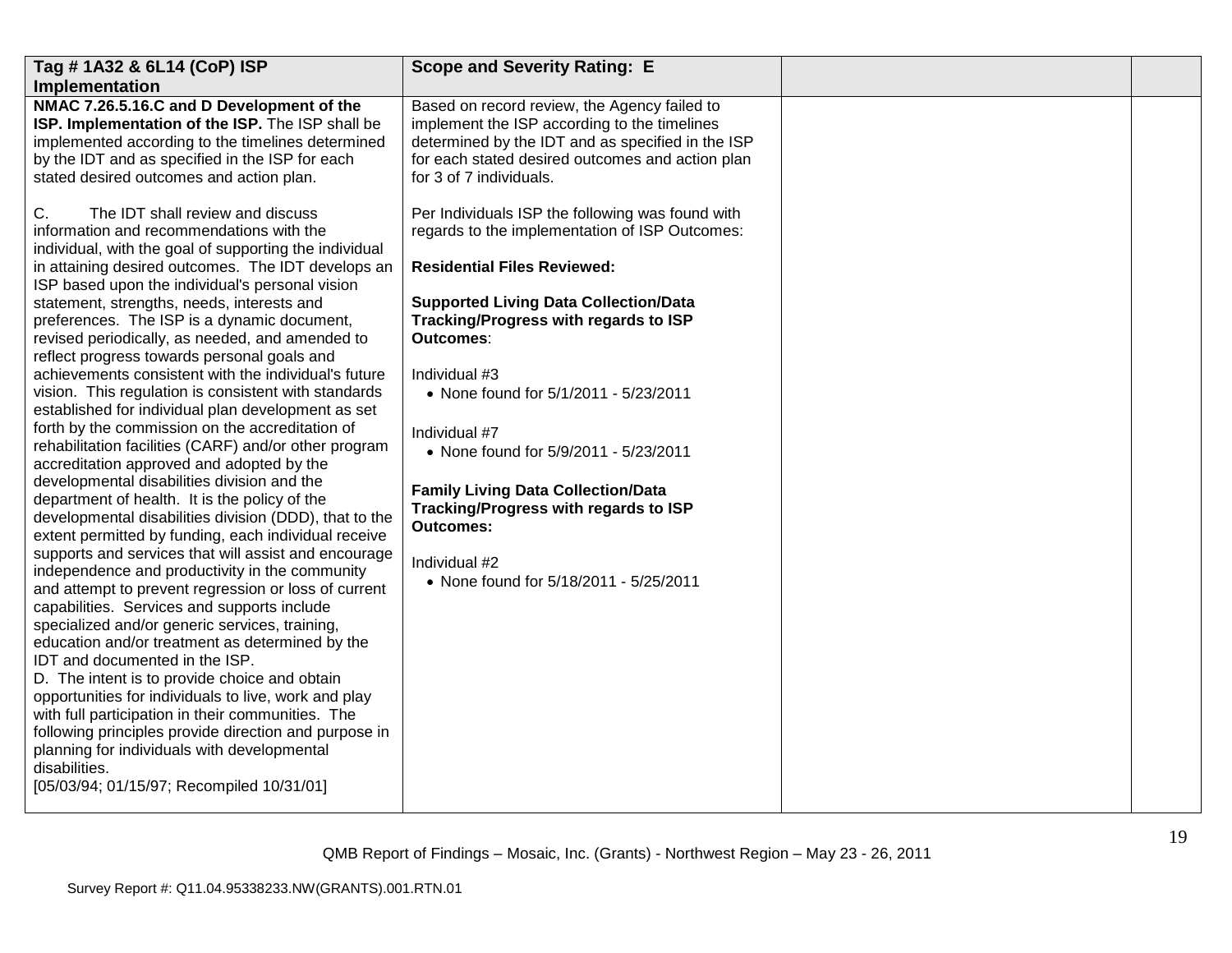| Tag # 5144 AH Reimbursement                                                                | <b>Scope and Severity Rating: B</b>                                  |  |
|--------------------------------------------------------------------------------------------|----------------------------------------------------------------------|--|
| Developmental Disabilities (DD) Waiver Service                                             | Based on record review, the Agency failed to                         |  |
| Standards effective 4/1/2007                                                               | provide written or electronic documentation as                       |  |
| <b>CHAPTER 1 III. PROVIDER AGENCY</b>                                                      | evidence for each unit billed for Adult Habilitation                 |  |
| DOCUMENTATION OF SERVICE DELIVERY AND                                                      | Services for 5 of 6 individuals.                                     |  |
| <b>LOCATION</b>                                                                            |                                                                      |  |
| A. General: All Provider Agencies shall maintain                                           | Individual #2                                                        |  |
| all records necessary to fully disclose the                                                | January 2011                                                         |  |
| service, quality, quantity and clinical necessity                                          | • The Agency billed 426 units of Adult Habitation                    |  |
| furnished to individuals who are currently                                                 | from 1/01/2011 through 1/31/2011.                                    |  |
| receiving services. The Provider Agency                                                    | Documentation did not contain a                                      |  |
| records shall be sufficiently detailed to<br>substantiate the date, time, individual name, | signature/authenticated name of the staff                            |  |
| servicing Provider Agency, level of services,                                              | providing the service on 1/3, 4, 5, 6, 10, 11, 12,                   |  |
| and length of a session of service billed.                                                 | 13, 18, 19, 20, 21, 24, 25, 26, 27, 28 & 31 to<br>justify billing.   |  |
| <b>Billable Units: The documentation of the</b><br>В.                                      |                                                                      |  |
| billable time spent with an individual shall be                                            | February 2011                                                        |  |
| kept on the written or electronic record that is                                           | • The Agency billed 408 units of Adult Habitation                    |  |
| prepared prior to a request for reimbursement                                              | from 2/01/2011 through 2/28/2011.                                    |  |
| from the HSD. For each unit billed, the record                                             | Documentation did not contain a                                      |  |
| shall contain the following:                                                               | signature/authenticated name of the staff                            |  |
| (1) Date, start and end time of each service                                               | providing the service on 2/1, 7, 8, 9, 10, 14, 15,                   |  |
| encounter or other billable service interval;                                              | 16, 17, 18, 21, 22, 23, 25 & 28 to justify billing.                  |  |
| (2)<br>A description of what occurred during the                                           |                                                                      |  |
| encounter or service interval; and                                                         | March 2011                                                           |  |
| The signature or authenticated name of staff<br>(3)<br>providing the service.              | • The Agency billed 528 units of Adult Habitation                    |  |
|                                                                                            | from 3/01/2011 through 3/31/2011.<br>Documentation did not contain a |  |
| MAD-MR: 03-59 Eff 1/1/2004                                                                 | signature/authenticated name of the staff                            |  |
| 8.314.1 BI RECORD KEEPING AND                                                              | providing the service on 3/1, 2, 3, 4, 7, 8, 9, 10,                  |  |
| <b>DOCUMENTATION REQUIREMENTS:</b>                                                         | 11, 14, 15, 16, 17, 18, 21, 22, 23, 28, 29, 30 &                     |  |
| Providers must maintain all records necessary to                                           | 31 to justify billing.                                               |  |
| fully disclose the extent of the services provided to                                      |                                                                      |  |
| the Medicaid recipient. Services that have been                                            | Individual #3                                                        |  |
| billed to Medicaid, but are not substantiated in a                                         | January 2011                                                         |  |
| treatment plan and/or patient records for the                                              | • The Agency billed 504 units of Adult Habilitation                  |  |
| recipient are subject to recoupment.                                                       | from 1/01/2011 through 1/31/2011.                                    |  |
|                                                                                            | Documentation received accounted for 501                             |  |
| Developmental Disabilities (DD) Waiver Service<br>Standards effective 4/1/2007             | units.                                                               |  |
| <b>CHAPTER 5 XVI. REIMBURSEMENT</b>                                                        |                                                                      |  |
| A. Billable Unit. A billable unit for Adult Habilitation                                   | March 2011                                                           |  |
|                                                                                            | • The Agency billed 552 units of Adult Habilitation                  |  |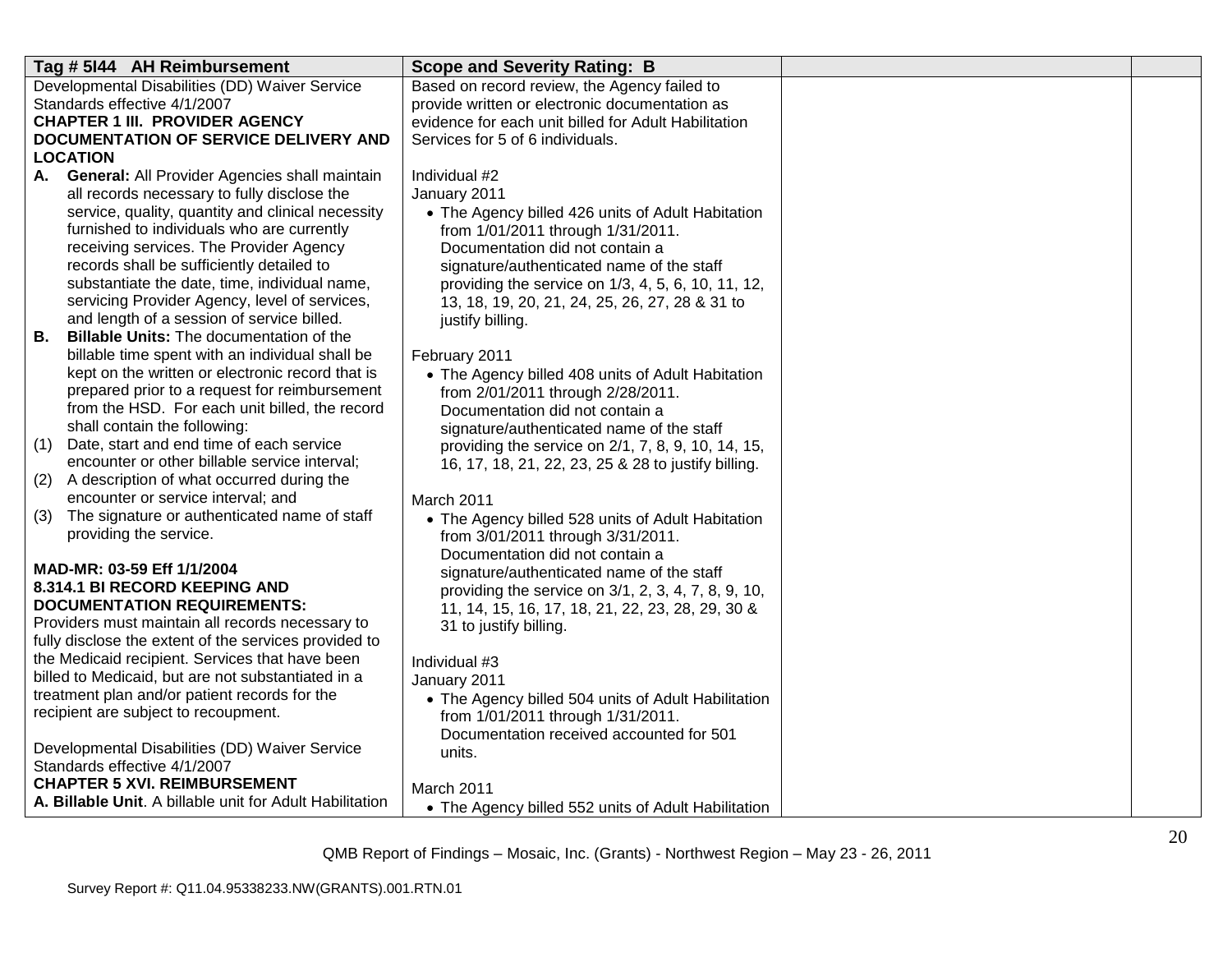| Services is in 15-minute increments hour. The rate     | from 3/01/2011 through 3/31/2011.                                             |  |
|--------------------------------------------------------|-------------------------------------------------------------------------------|--|
| is based on the individual's level of care.            | Documentation received accounted for 548                                      |  |
|                                                        | units.                                                                        |  |
| <b>B. Billable Activities</b>                          |                                                                               |  |
| (1) The Community Inclusion Provider Agency can        | Individual #4                                                                 |  |
| bill for those activities listed and described on the  | March 2011                                                                    |  |
| ISP and within the Scope of Service. Partial units     | • The Agency billed 552 units of Adult Habilitation                           |  |
| are allowable. Billable units are face-to-face, except | from 3/01/2011 through 3/31/2011.                                             |  |
| that Adult Habilitation services may be non-face-to-   | Documentation received accounted for 528                                      |  |
| face under the following conditions: (a) Time that is  | units.                                                                        |  |
| non face-to-face is documented separately and          |                                                                               |  |
| clearly identified as to the nature of the activity;   | Individual #5                                                                 |  |
| and(b) Non face-to-face hours do not exceed 5% of      | January 2011                                                                  |  |
| the monthly billable hours.                            | • The Agency billed 288 units of Adult Habilitation                           |  |
| (2) Adult Habilitation Services can be provided with   | from 1/01/2011 through 1/31/2011.                                             |  |
| any other services, insofar as the services are not    | Documentation received accounted for 240                                      |  |
| reported for the same hours on the same day,           | units.                                                                        |  |
| except that Therapy Services and Case                  |                                                                               |  |
| Management may be provided and billed for the          | February 2011                                                                 |  |
| same hours                                             | • The Agency billed 192 units of Adult Habilitation                           |  |
|                                                        | from 2/01/2011 through 2/28/2011.                                             |  |
|                                                        | Documentation received accounted for 168                                      |  |
|                                                        | units.                                                                        |  |
|                                                        | March 2011                                                                    |  |
|                                                        |                                                                               |  |
|                                                        | • The Agency billed 264 units of Adult Habilitation                           |  |
|                                                        | from 3/01/2011 through 3/31/2011.<br>Documentation received accounted for 214 |  |
|                                                        | units.                                                                        |  |
|                                                        |                                                                               |  |
|                                                        | Individual #6                                                                 |  |
|                                                        | January 2011                                                                  |  |
|                                                        | • The Agency billed 240 units of Adult Habilitation                           |  |
|                                                        | from 1/01/2011 through 1/31/2011.                                             |  |
|                                                        | Documentation did not contain a                                               |  |
|                                                        | signature/authenticated name of the staff                                     |  |
|                                                        | providing the service on 1/4, 5, 6, 7, 13, 18, 25,                            |  |
|                                                        | 26, 27, 28 & 31 to justify billing.                                           |  |
|                                                        |                                                                               |  |
|                                                        | February 2011                                                                 |  |
|                                                        | • The Agency billed 192 units of Adult Habilitation                           |  |
|                                                        | from 2/01/2011 through 2/28/2011.                                             |  |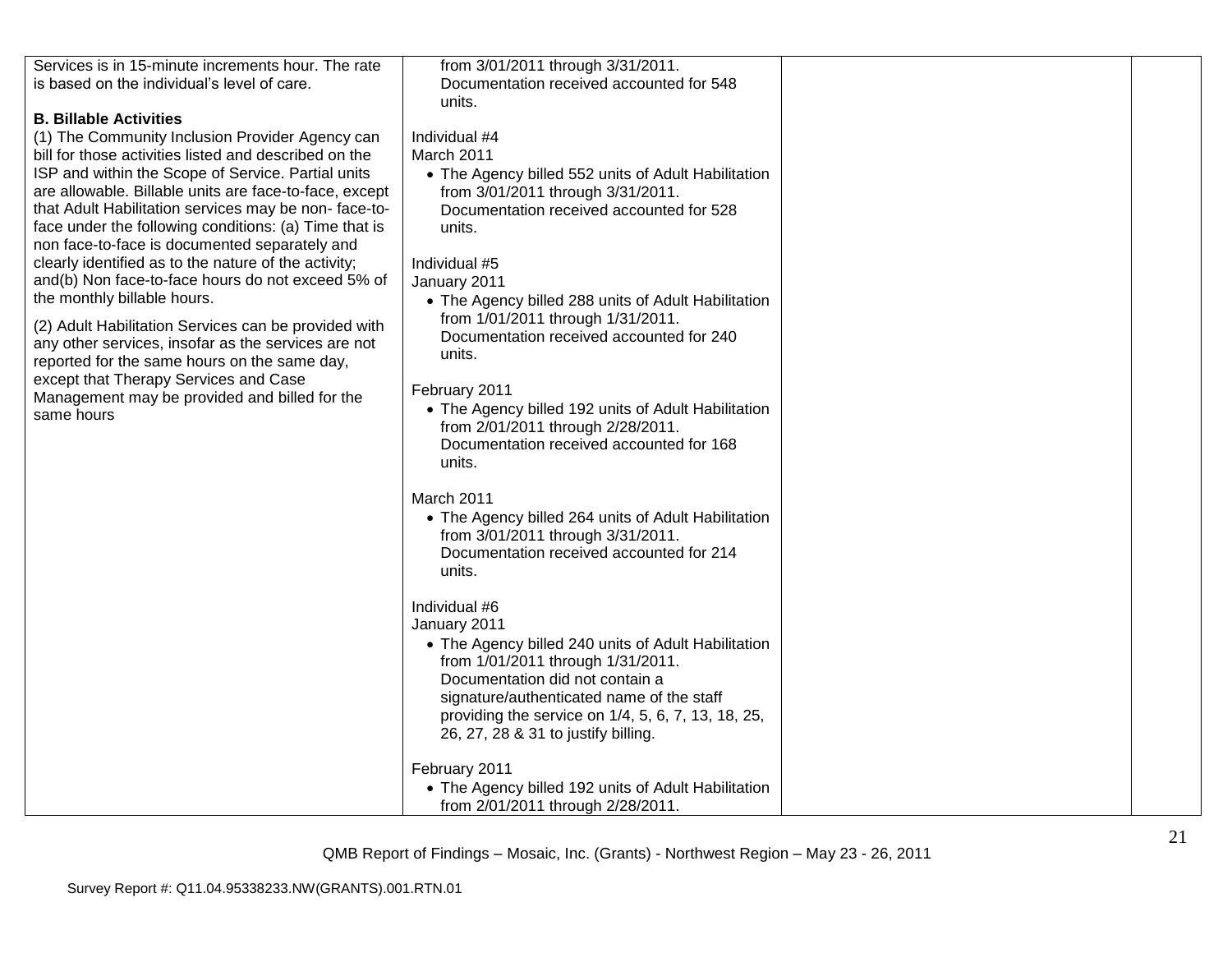| Documentation did not contain a                     |  |
|-----------------------------------------------------|--|
|                                                     |  |
| signature/authenticated name of the staff           |  |
| providing the service on 2/9, 10, 15, 16, 17, 18,   |  |
| 22 & 28 to justify billing.                         |  |
|                                                     |  |
| March 2011                                          |  |
| • The Agency billed 384 units of Adult Habilitation |  |
| from 3/01/2011 through 3/31/2011.                   |  |
| Documentation did not contain a                     |  |
|                                                     |  |
| signature/authenticated name of the staff           |  |
| providing the service on 3/1, 2, 4, 8, 9, 10, 14,   |  |
| 15, 16, 17, 18, 24, 29, 30 & 31 to justify billing. |  |
|                                                     |  |
|                                                     |  |
|                                                     |  |
|                                                     |  |
|                                                     |  |
|                                                     |  |
|                                                     |  |
|                                                     |  |
|                                                     |  |
|                                                     |  |
|                                                     |  |
|                                                     |  |
|                                                     |  |
|                                                     |  |
|                                                     |  |
|                                                     |  |
|                                                     |  |
|                                                     |  |
|                                                     |  |
|                                                     |  |
|                                                     |  |
|                                                     |  |
|                                                     |  |
|                                                     |  |
|                                                     |  |
|                                                     |  |
|                                                     |  |
|                                                     |  |
|                                                     |  |
|                                                     |  |
|                                                     |  |
|                                                     |  |
|                                                     |  |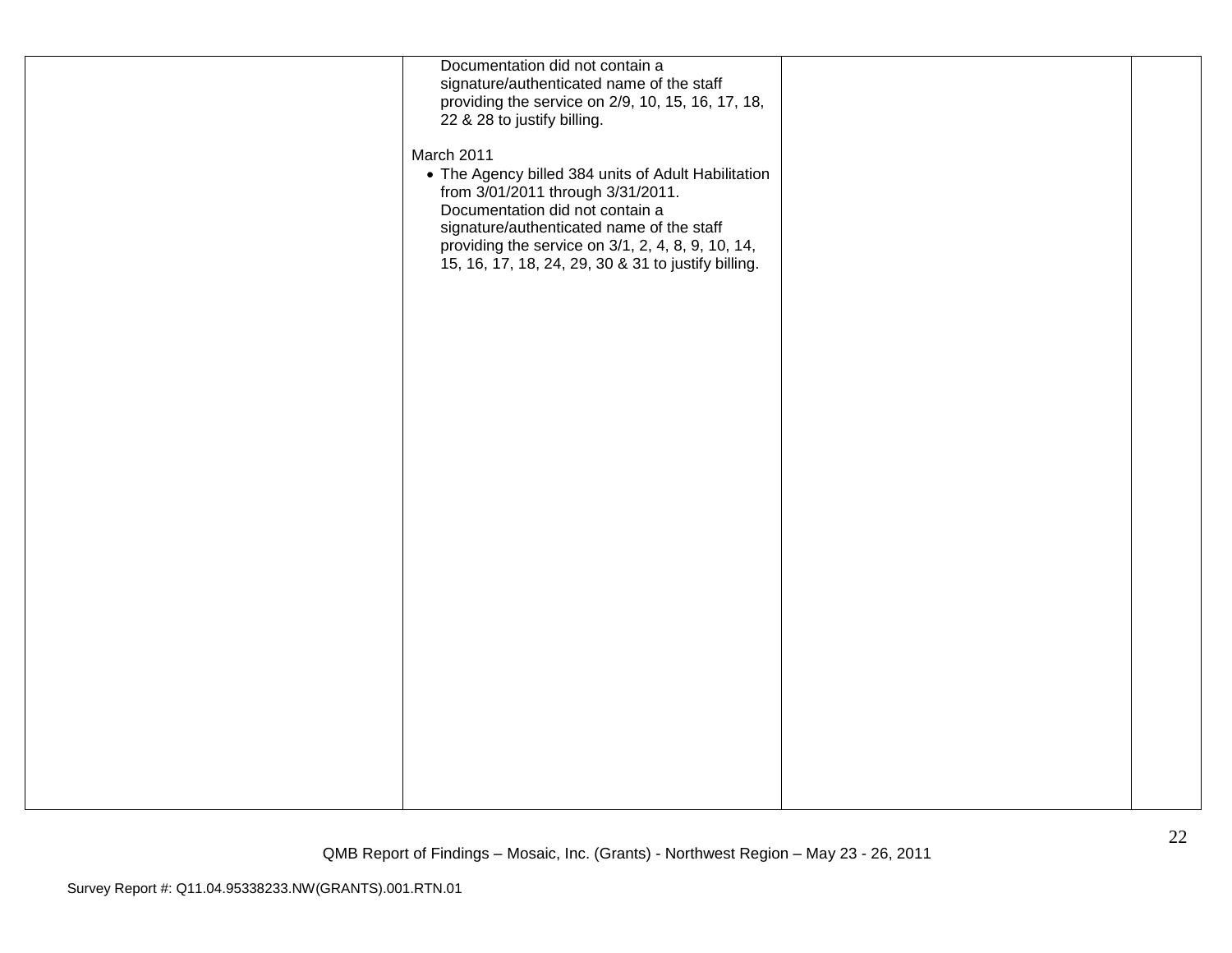| Tag # 6L06 (CoP) - FL Requirements                                                                                                                                                                                                                                                                                                                                                                                                                                                                                                                                                       | <b>Scope and Severity Rating: D</b>                                                           |  |
|------------------------------------------------------------------------------------------------------------------------------------------------------------------------------------------------------------------------------------------------------------------------------------------------------------------------------------------------------------------------------------------------------------------------------------------------------------------------------------------------------------------------------------------------------------------------------------------|-----------------------------------------------------------------------------------------------|--|
| Developmental Disabilities (DD) Waiver Service                                                                                                                                                                                                                                                                                                                                                                                                                                                                                                                                           | Based on record review, the Agency failed complete                                            |  |
| Standards effective 4/1/2007                                                                                                                                                                                                                                                                                                                                                                                                                                                                                                                                                             | all DDSD requirements for approval of each direct<br>support provider for 1 of 3 individuals. |  |
| <b>CHAPTER 6. III. REQUIREMENTS UNIQUE TO</b>                                                                                                                                                                                                                                                                                                                                                                                                                                                                                                                                            |                                                                                               |  |
| <b>FAMILY LIVING SERVICES</b>                                                                                                                                                                                                                                                                                                                                                                                                                                                                                                                                                            | The following was not found, not current and/or                                               |  |
| A. Support to Individuals in Family Living: The                                                                                                                                                                                                                                                                                                                                                                                                                                                                                                                                          | incomplete:                                                                                   |  |
| Family Living Services Provider Agency shall                                                                                                                                                                                                                                                                                                                                                                                                                                                                                                                                             |                                                                                               |  |
| provide and document:                                                                                                                                                                                                                                                                                                                                                                                                                                                                                                                                                                    | • Monthly Consultation with the Direct Support<br>Provider                                    |  |
| (5) Monthly consultation, by agency supervisors or<br>internal service coordinators, with the direct<br>support provider to include:                                                                                                                                                                                                                                                                                                                                                                                                                                                     | ° Individual #2 - None found for 1/2011.                                                      |  |
| (a) Review, advise, and prompt the<br>implementation of the individual's ISP<br>Action Plans, schedule of activities and<br>appointments; and                                                                                                                                                                                                                                                                                                                                                                                                                                            |                                                                                               |  |
| (b) Assist with service or support issues raised<br>by the direct support provider or observed<br>by supervisor, service coordinator or other<br>IDT members.                                                                                                                                                                                                                                                                                                                                                                                                                            |                                                                                               |  |
| B. Home Studies. The Family Living Services<br>Provider Agency shall complete all DDSD<br>requirements for approval of each direct support<br>provider, including completion of an approved home<br>study and training prior to placement. After the initial<br>home study, an updated home study shall be<br>completed annually. The home study must also be<br>updated each time there is a change in family<br>composition or when the family moves to a new<br>home. The content and procedures used by the<br>Provider Agency to conduct home studies shall be<br>approved by DDSD. |                                                                                               |  |
| Developmental Disabilities (DD) Waiver Service<br>Standards effective 4/1/2007<br><b>CHAPTER 1. I. PROVIDER AGENCY</b><br><b>ENROLLMENT PROCESS</b><br>D. Scope of DDSD Agreement                                                                                                                                                                                                                                                                                                                                                                                                        |                                                                                               |  |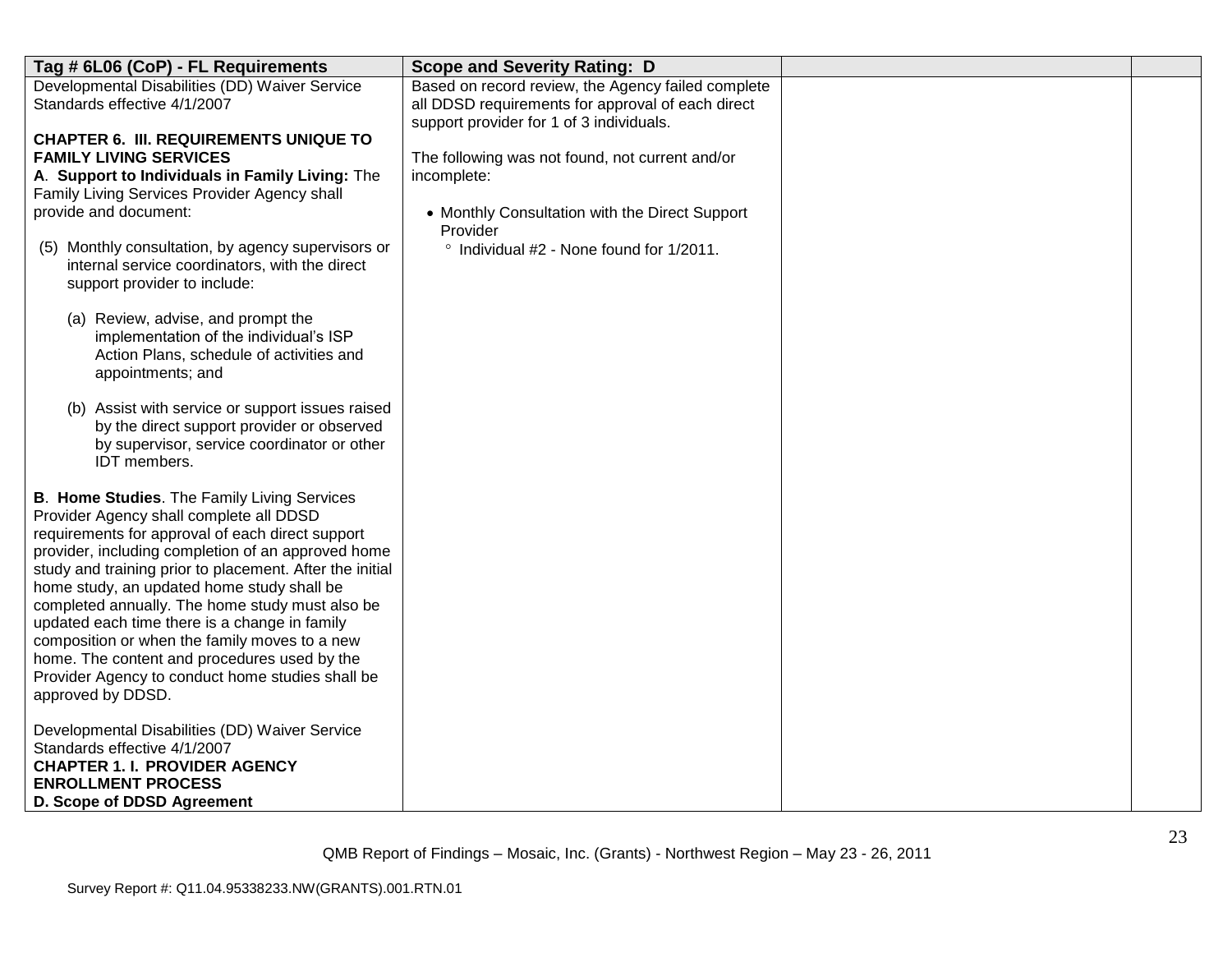| (4) Provider Agencies must have prior written<br>approval of the Department of Health to<br>subcontract any service other than Respite;<br>NMAC 8.314.5.10 - DEVELOPMENTAL<br><b>DISABILITIES HOME AND COMMUNITY-BASED</b><br><b>SERVICES WAIVER</b>                                                                                                                                                                                                                                                                                                                                                                                                                                                                                                                                                                                      |  |  |
|-------------------------------------------------------------------------------------------------------------------------------------------------------------------------------------------------------------------------------------------------------------------------------------------------------------------------------------------------------------------------------------------------------------------------------------------------------------------------------------------------------------------------------------------------------------------------------------------------------------------------------------------------------------------------------------------------------------------------------------------------------------------------------------------------------------------------------------------|--|--|
| <b>ELIGIBLE PROVIDERS:</b><br>I. Qualifications for community living service<br>providers: There are three types of community<br>living services: Family living, supported living and<br>independent living. Community living providers must<br>meet all qualifications set forth by the DOH/DDSD,<br>DDW definitions and service standards.<br>(1) Family living service providers for adults must<br>meet the qualifications for staff required by the<br>DOH/DDSD, DDW service definitions and<br>standards. The direct care provider employed by or<br>subcontracting with the provider agency must be<br>approved through a home study completed prior to<br>provision of services and conducted<br>at subsequent intervals required of the provider<br>agency. All family living sub-contracts must be<br>approved by the DOH/DDSD. |  |  |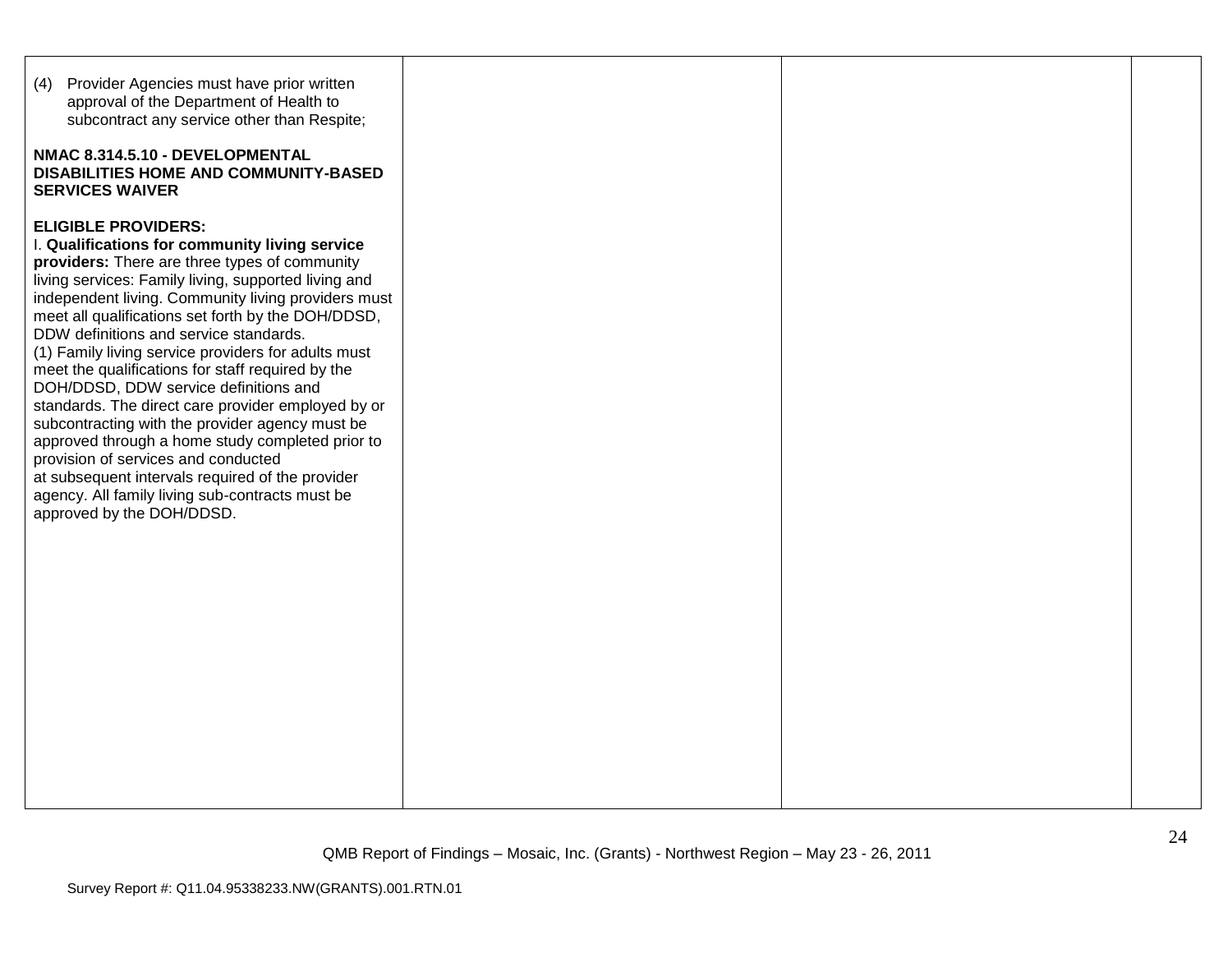| Developmental Disabilities (DD) Waiver Service<br>Based on record review, the Agency failed to<br>Standards effective 4/1/2007<br>provide documentation of annual physical<br><b>CHAPTER 6. VI. GENERAL REQUIREMENTS</b><br>examinations and/or other examinations as<br><b>FOR COMMUNITY LIVING</b><br>specified by a licensed physician for 4 of 7<br>G. Health Care Requirements for Community<br>individuals receiving Community Living Services.<br><b>Living Services.</b><br>(1) The Community Living Service providers shall<br>The following was not found, incomplete and/or not<br>ensure completion of a HAT for each individual<br>current:<br>receiving this service. The HAT shall be completed<br>2 weeks prior to the annual ISP meeting and<br>• Annual Physical (#6)<br>submitted to the Case Manager and all other IDT<br>Members. A revised HAT is required to also be<br>• Dental Exam<br>submitted whenever the individual's health status<br>° Individual #6 - As indicated by the DDSD file<br>changes significantly. For individuals who are newly<br>matrix Dental Exams are to be conducted<br>allocated to the DD Waiver program, the HAT may<br>annually. No evidence of exam was found.<br>be completed within 2 weeks following the initial ISP<br>meeting and submitted with any strategies and<br>• Bone Density Exam<br>support plans indicated in the ISP, or within 72<br>° Individual #4 - As indicated by collateral<br>hours following admission into direct services, which<br>documentation reviewed, exam was completed<br>ever comes first.<br>on 1/26/2009. Follow-up was to be completed in<br>(2) Each individual will have a Health Care<br>2 years. No evidence of follow-up found.<br>Coordinator, designated by the IDT. When the<br>individual's HAT score is 4, 5 or 6 the Health Care<br>° Individual #3 - As indicated by collateral<br>Coordinator shall be an IDT member, other than the<br>documentation reviewed, exam was scheduled<br>individual. The Health Care Coordinator shall<br>for 4/2011. No evidence of exam results were<br>oversee and monitor health care services for the<br>found.<br>individual in accordance with these standards. In<br>circumstances where no IDT member voluntarily<br>• Colonoscopy<br>accepts designation as the health care coordinator,<br>° Individual #7 - As indicated by collateral<br>the community living provider shall assign a staff<br>documentation reviewed, exam was ordered by<br>member to this role.<br>Doctor on 2/8/2010. No evidence of exam<br>(3) For each individual receiving Community Living<br>results was found.<br>Services, the provider agency shall ensure and<br>document the following: |
|-------------------------------------------------------------------------------------------------------------------------------------------------------------------------------------------------------------------------------------------------------------------------------------------------------------------------------------------------------------------------------------------------------------------------------------------------------------------------------------------------------------------------------------------------------------------------------------------------------------------------------------------------------------------------------------------------------------------------------------------------------------------------------------------------------------------------------------------------------------------------------------------------------------------------------------------------------------------------------------------------------------------------------------------------------------------------------------------------------------------------------------------------------------------------------------------------------------------------------------------------------------------------------------------------------------------------------------------------------------------------------------------------------------------------------------------------------------------------------------------------------------------------------------------------------------------------------------------------------------------------------------------------------------------------------------------------------------------------------------------------------------------------------------------------------------------------------------------------------------------------------------------------------------------------------------------------------------------------------------------------------------------------------------------------------------------------------------------------------------------------------------------------------------------------------------------------------------------------------------------------------------------------------------------------------------------------------------------------------------------------------------------------------------------------------------------------------------------------------------------------------------------------------------------------------------------------------------------------------------------------------------------------------------------------------------------------------------------------------|
| (a) Provision of health care oversight consistent<br>with these Standards as detailed in Chapter<br>One section III E: Healthcare Documentation<br>by Nurses For Community Living Services,<br><b>Community Inclusion Services and Private</b>                                                                                                                                                                                                                                                                                                                                                                                                                                                                                                                                                                                                                                                                                                                                                                                                                                                                                                                                                                                                                                                                                                                                                                                                                                                                                                                                                                                                                                                                                                                                                                                                                                                                                                                                                                                                                                                                                                                                                                                                                                                                                                                                                                                                                                                                                                                                                                                                                                                                                |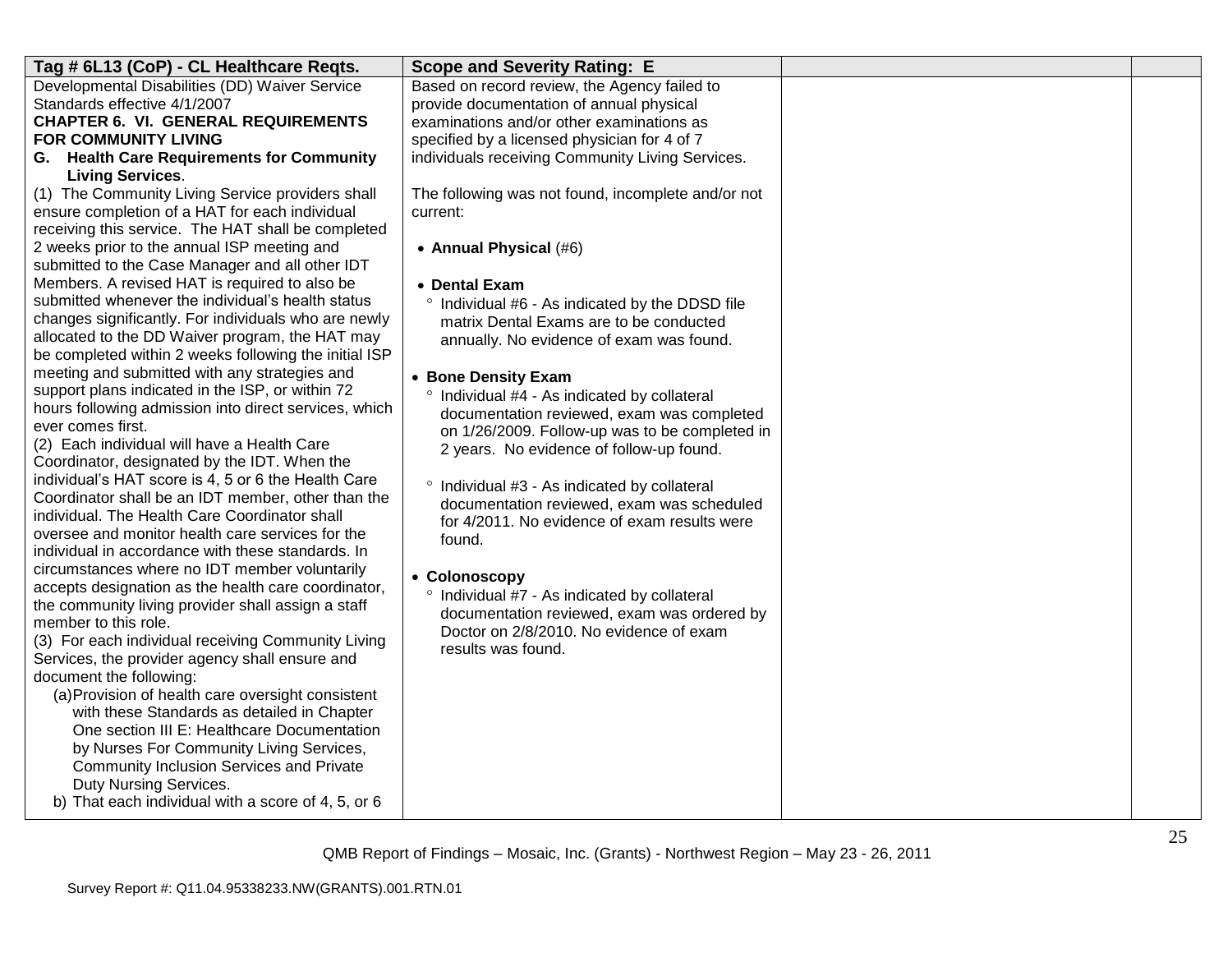| on the HAT, has a Health Care Plan<br>developed by a licensed nurse.<br>(c) That an individual with chronic condition(s)<br>with the potential to exacerbate into a life<br>threatening condition, has Crisis Prevention/<br>Intervention Plan(s) developed by a licensed<br>nurse or other appropriate professional for<br>each such condition.<br>(4) That an average of 3 hours of documented<br>nutritional counseling is available annually, if<br>recommended by the IDT.<br>(5) That the physical property and grounds are free<br>of hazards to the individual's health and safety.<br>(6) In addition, for each individual receiving<br>Supported Living or Family Living Services, the<br>provider shall verify and document the following:<br>(a) The individual has a primary licensed<br>physician;<br>(b) The individual receives an annual physical<br>examination and other examinations as<br>specified by a licensed physician;<br>(c) The individual receives annual dental check-<br>ups and other check-ups as specified by a<br>licensed dentist;<br>(d) The individual receives eye examinations as<br>specified by a licensed optometrist or<br>ophthalmologist; and<br>(e) Agency activities that occur as follow-up to<br>medical appointments (e.g. treatment, visits to<br>specialists, changes in medication or daily<br>routine). |  |  |
|-----------------------------------------------------------------------------------------------------------------------------------------------------------------------------------------------------------------------------------------------------------------------------------------------------------------------------------------------------------------------------------------------------------------------------------------------------------------------------------------------------------------------------------------------------------------------------------------------------------------------------------------------------------------------------------------------------------------------------------------------------------------------------------------------------------------------------------------------------------------------------------------------------------------------------------------------------------------------------------------------------------------------------------------------------------------------------------------------------------------------------------------------------------------------------------------------------------------------------------------------------------------------------------------------------------------------------------------------------------------|--|--|
|                                                                                                                                                                                                                                                                                                                                                                                                                                                                                                                                                                                                                                                                                                                                                                                                                                                                                                                                                                                                                                                                                                                                                                                                                                                                                                                                                                 |  |  |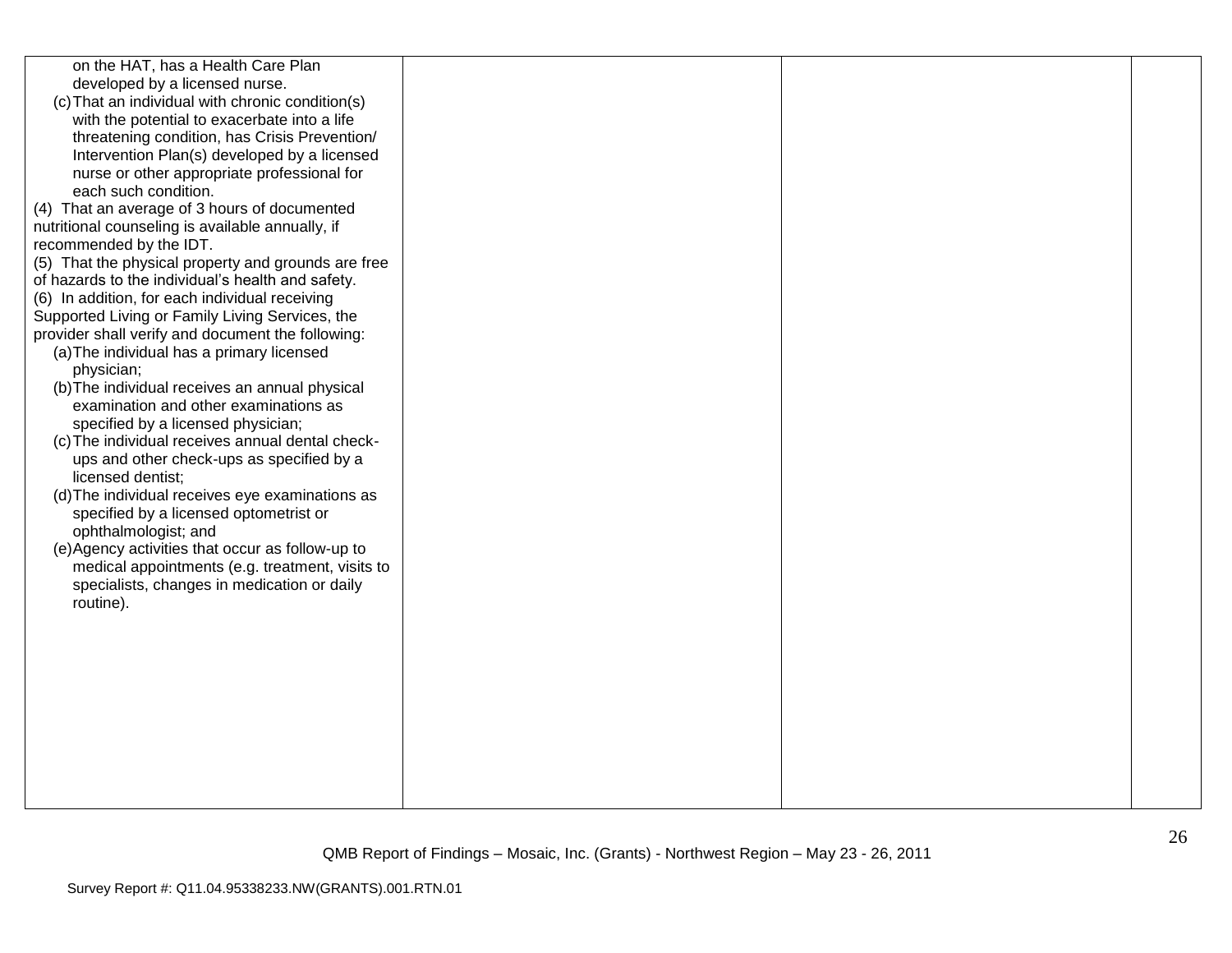| Tag # 6L25 (CoP) Residential Health &                | <b>Scope and Severity Rating: F</b>                  |  |
|------------------------------------------------------|------------------------------------------------------|--|
| <b>Safety (Supported Living &amp; Family Living)</b> |                                                      |  |
| Developmental Disabilities (DD) Waiver Service       | Based on observation, the Agency failed to ensure    |  |
| Standards effective 4/1/2007                         | that each individual's residence met all             |  |
| <b>CHAPTER 6. VIII. COMMUNITY LIVING</b>             | requirements within the standard for 5 of 5          |  |
| <b>SERVICE PROVIDER AGENCY REQUIREMENTS</b>          | Supported Living & Family Living residences.         |  |
| L. Residence Requirements for Family Living          |                                                      |  |
| <b>Services and Supported Living Services</b>        | The following items were not found, not functioning  |  |
| (1) Supported Living Services and Family Living      | or incomplete:                                       |  |
| Services providers shall assure that each            |                                                      |  |
| individual's residence has:                          | Note: Individuals #1 & 4 reside in the same          |  |
| (a) Battery operated or electric smoke detectors,    | residence as do Individuals #3 & 7)                  |  |
| heat sensors, or a sprinkler system installed in     |                                                      |  |
| the residence;                                       | <b>Supported Living Requirements:</b>                |  |
| (b) General-purpose first aid kit;                   |                                                      |  |
| (c) When applicable due to an individual's health    | • Accessible written procedures for emergency        |  |
| status, a blood borne pathogens kit;                 | evacuation e.g. fire and weather-related threats     |  |
| (d) Accessible written procedures for emergency      | (H1, 3, 4 & 87)                                      |  |
| evacuation e.g. fire and weather-related             |                                                      |  |
| threats:                                             | • Accessible written procedures for the safe storage |  |
| (e) Accessible telephone numbers of poison           | of all medications with dispensing instructions for  |  |
| control centers located within the line of sight of  | each individual that are consistent with the         |  |
| the telephone;                                       | Assisting with Medication Administration training    |  |
| Accessible written documentation of actual<br>(f)    | or each individual's ISP (#3 & 7)                    |  |
| evacuation drills occurring at least three (3)       |                                                      |  |
| times a year. For Supported Living evacuation        | • Accessible written procedures for emergency        |  |
| drills shall occur at least once a year during       | placement and relocation of individuals in the       |  |
| each shift;                                          | event of an emergency evacuation that makes the      |  |
| Accessible written procedures for the safe<br>(g)    | residence unsuitable for occupancy. The              |  |
| storage of all medications with dispensing           | emergency evacuation procedures shall address,       |  |
| instructions for each individual that are            | but are not limited to, fire, chemical and/or        |  |
| consistent with the Assisting with Medication        | hazardous waste spills, and flooding (#3 & 7)        |  |
| Administration training or each individual's ISP;    |                                                      |  |
| and                                                  | <b>Family Living Requirements:</b>                   |  |
| (h) Accessible written procedures for emergency      |                                                      |  |
| placement and relocation of individuals in the       | • Accessible written procedures for the safe storage |  |
| event of an emergency evacuation that makes          | of all medications with dispensing instructions for  |  |
| the residence unsuitable for occupancy. The          | each individual that are consistent with the         |  |
| emergency evacuation procedures shall                | Assisting with Medication Administration training    |  |
| address, but are not limited to, fire, chemical      | or each individual's ISP (#2, 5 & 6)                 |  |
| and/or hazardous waste spills, and flooding.         |                                                      |  |
|                                                      |                                                      |  |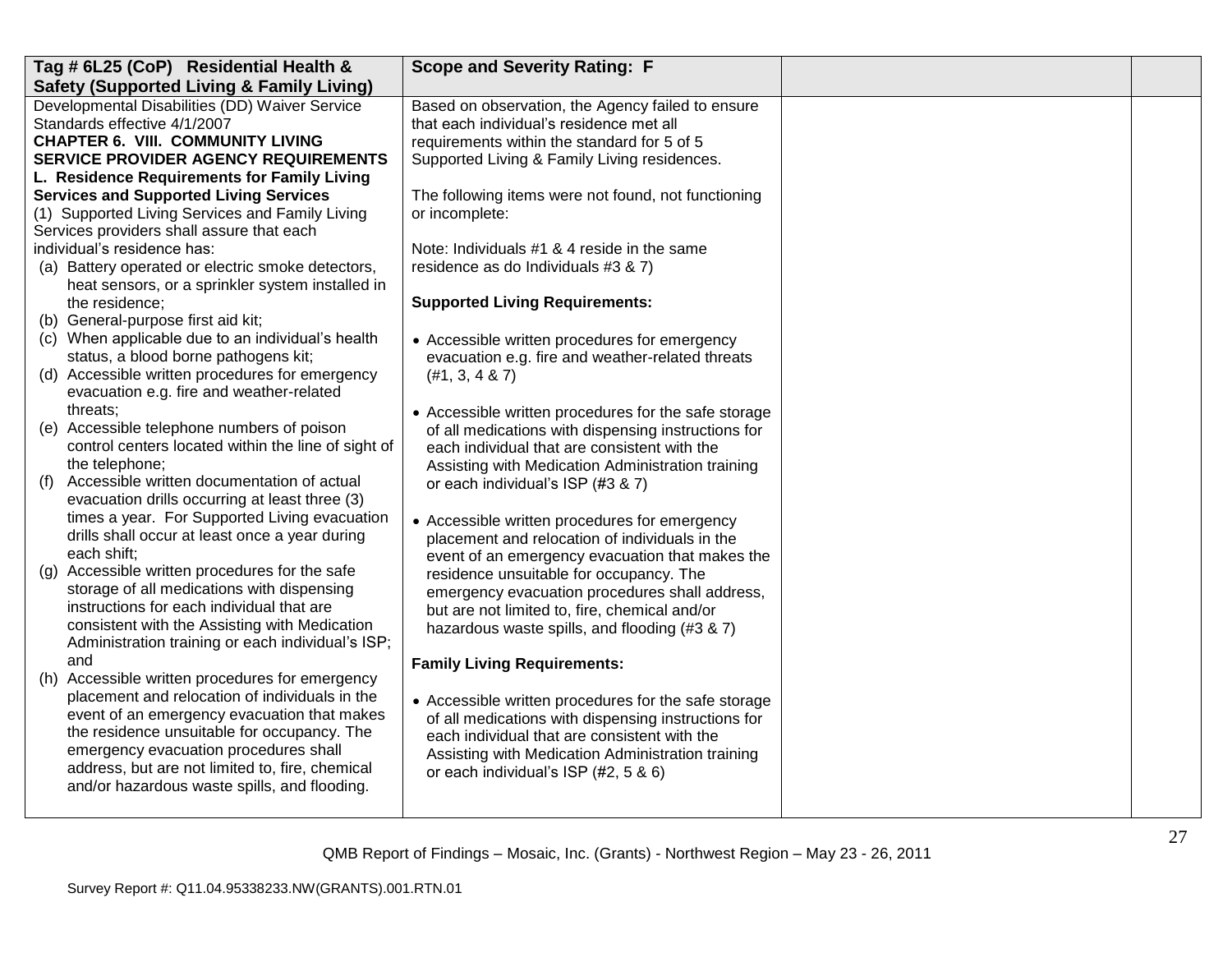| Tag # 6L27 FL Reimbursement                                                                         | <b>Scope and Severity Rating: A</b>                                                         |  |
|-----------------------------------------------------------------------------------------------------|---------------------------------------------------------------------------------------------|--|
| Developmental Disabilities (DD) Waiver Service                                                      | Based on record review, the Agency failed to                                                |  |
| Standards effective 4/1/2007                                                                        | provide written or electronic documentation as                                              |  |
| <b>CHAPTER 1 III. PROVIDER AGENCY</b><br><b>DOCUMENTATION OF SERVICE DELIVERY AND</b>               | evidence for each unit billed for Family Living<br>Services for 1 of 3 individuals.         |  |
| <b>LOCATION</b>                                                                                     |                                                                                             |  |
| <b>General: All Provider Agencies shall maintain</b><br>А.                                          | Individual #2                                                                               |  |
| all records necessary to fully disclose the                                                         | January 2011                                                                                |  |
| service, quality, quantity and clinical necessity                                                   | • The Agency billed 28 units of Family Living from                                          |  |
| furnished to individuals who are currently                                                          | 1/01/2011 through 1/31/2011. Documentation                                                  |  |
| receiving services. The Provider Agency                                                             | did not contain a signature/authenticated name                                              |  |
| records shall be sufficiently detailed to<br>substantiate the date, time, individual name,          | of the staff providing the service on 1/26 & 28 to<br>justify billing for each unit billed. |  |
| servicing Provider Agency, level of services,                                                       |                                                                                             |  |
| and length of a session of service billed.                                                          | March 2011                                                                                  |  |
| <b>Billable Units:</b> The documentation of the<br>В.                                               | • The Agency billed 28 units of Family Living from                                          |  |
| billable time spent with an individual shall be                                                     | 3/01/2011 through 3/31/2011. Documentation                                                  |  |
| kept on the written or electronic record that is                                                    | did not contain a signature/authenticated name                                              |  |
| prepared prior to a request for reimbursement                                                       | of the staff providing the service on 3/1, 2, 3, 4                                          |  |
| from the HSD. For each unit billed, the record<br>shall contain the following:                      | & 5 to justify billing for each unit billed.                                                |  |
| Date, start and end time of each service<br>(1)                                                     |                                                                                             |  |
| encounter or other billable service interval;                                                       |                                                                                             |  |
| A description of what occurred during the<br>(2)                                                    |                                                                                             |  |
| encounter or service interval; and                                                                  |                                                                                             |  |
| (3)<br>The signature or authenticated name of staff                                                 |                                                                                             |  |
| providing the service.                                                                              |                                                                                             |  |
| MAD-MR: 03-59 Eff 1/1/2004                                                                          |                                                                                             |  |
| 8.314.1 BI RECORD KEEPING AND                                                                       |                                                                                             |  |
| <b>DOCUMENTATION REQUIREMENTS:</b>                                                                  |                                                                                             |  |
| Providers must maintain all records necessary to                                                    |                                                                                             |  |
| fully disclose the extent of the services provided to                                               |                                                                                             |  |
| the Medicaid recipient. Services that have been                                                     |                                                                                             |  |
| billed to Medicaid, but are not substantiated in a<br>treatment plan and/or patient records for the |                                                                                             |  |
| recipient are subject to recoupment.                                                                |                                                                                             |  |
|                                                                                                     |                                                                                             |  |
| Developmental Disabilities (DD) Waiver Service                                                      |                                                                                             |  |
| Standards effective 4/1/2007                                                                        |                                                                                             |  |
| <b>CHAPTER 6. IX. REIMBURSEMENT FOR</b>                                                             |                                                                                             |  |
| <b>COMMUNITY LIVING SERVICES</b>                                                                    |                                                                                             |  |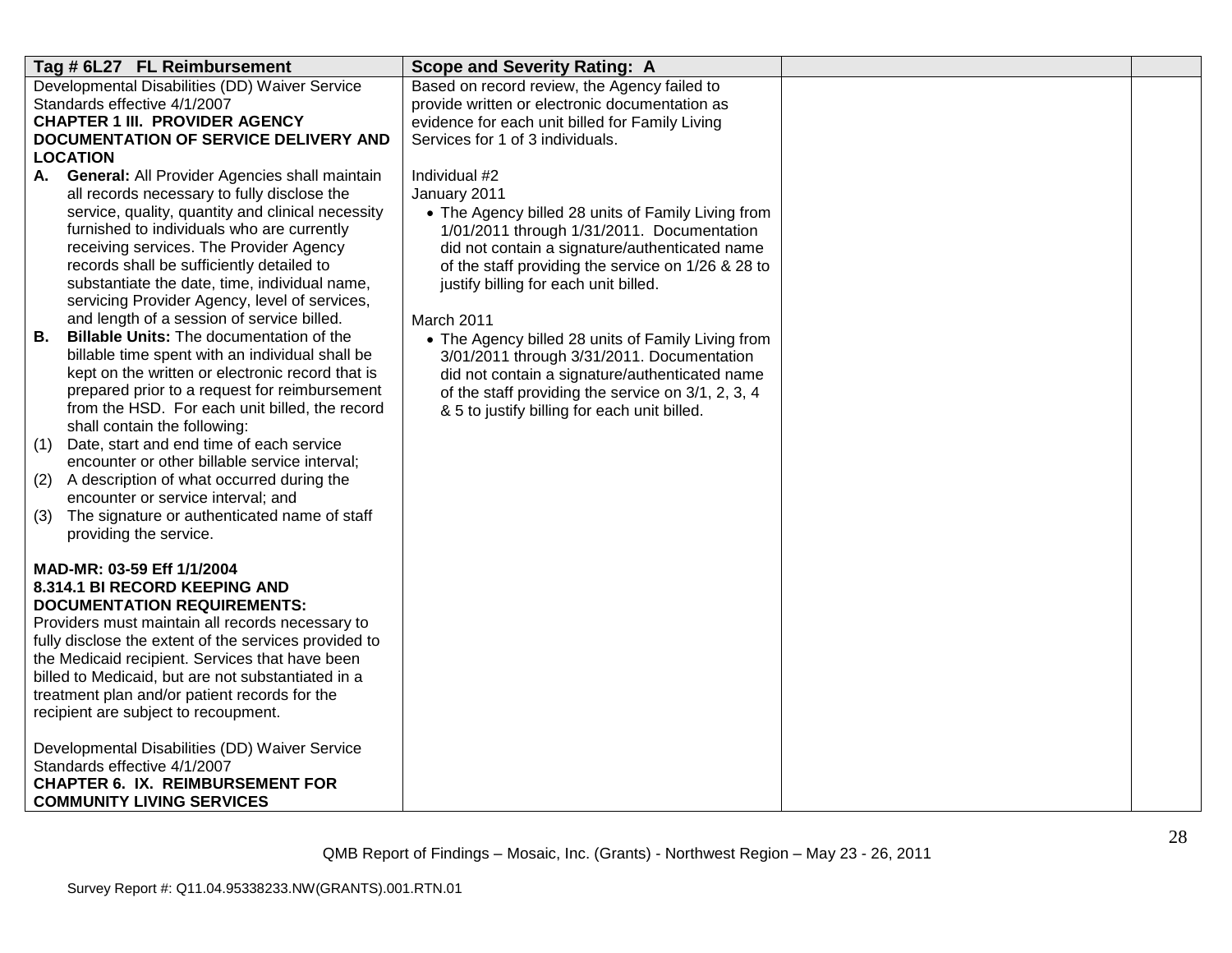| B. Reimbursement for Family Living Services            |  |  |
|--------------------------------------------------------|--|--|
| (1) Billable Unit: The billable unit for Family Living |  |  |
| Services is a daily rate for each individual in the    |  |  |
| residence. A maximum of 340 days (billable             |  |  |
| units) are allowed per ISP year.                       |  |  |
|                                                        |  |  |
| (2) Billable Activities shall include:                 |  |  |
|                                                        |  |  |
| (a) Direct support provided to an individual in the    |  |  |
| residence any portion of the day;                      |  |  |
| (b) Direct support provided to an individual by        |  |  |
| the Family Living Services direct support or           |  |  |
| substitute care provider away from the                 |  |  |
| residence (e.g., in the community); and                |  |  |
| (c) Any other activities provided in accordance        |  |  |
| with the Scope of Services.                            |  |  |
|                                                        |  |  |
| (3) Non-Billable Activities shall include:             |  |  |
| (a) The Family Living Services Provider Agency         |  |  |
| may not bill the for room and board;                   |  |  |
| (b) Personal care, nutritional counseling and          |  |  |
| nursing supports may not be billed as                  |  |  |
| separate services for an individual receiving          |  |  |
| Family Living Services; and                            |  |  |
| (c) Family Living services may not be billed for       |  |  |
| the same time period as Respite.                       |  |  |
| (d) The Family Living Services Provider Agency         |  |  |
| may not bill on days when an individual is             |  |  |
| hospitalized or in an institutional care setting.      |  |  |
| For this purpose a day is counted from one             |  |  |
| midnight to the following midnight.                    |  |  |
|                                                        |  |  |
| Developmental Disabilities (DD) Waiver Service         |  |  |
| Standards effective 4/1/2007 - Chapter 6 -             |  |  |
| <b>COMMUNITY LIVING SERVICES</b>                       |  |  |
| III. REQUIREMENTS UNIQUE TO FAMILY LIVING              |  |  |
| <b>SERVICES</b>                                        |  |  |
|                                                        |  |  |
| C. Service Limitations. Family Living Services         |  |  |
| cannot be provided in conjunction with any other       |  |  |
| <b>Community Living Service, Personal Support</b>      |  |  |
| Service, Private Duty Nursing, or Nutritional          |  |  |
| Counseling. In addition, Family Living may not be      |  |  |
| delivered during the same time as respite; therefore,  |  |  |
|                                                        |  |  |